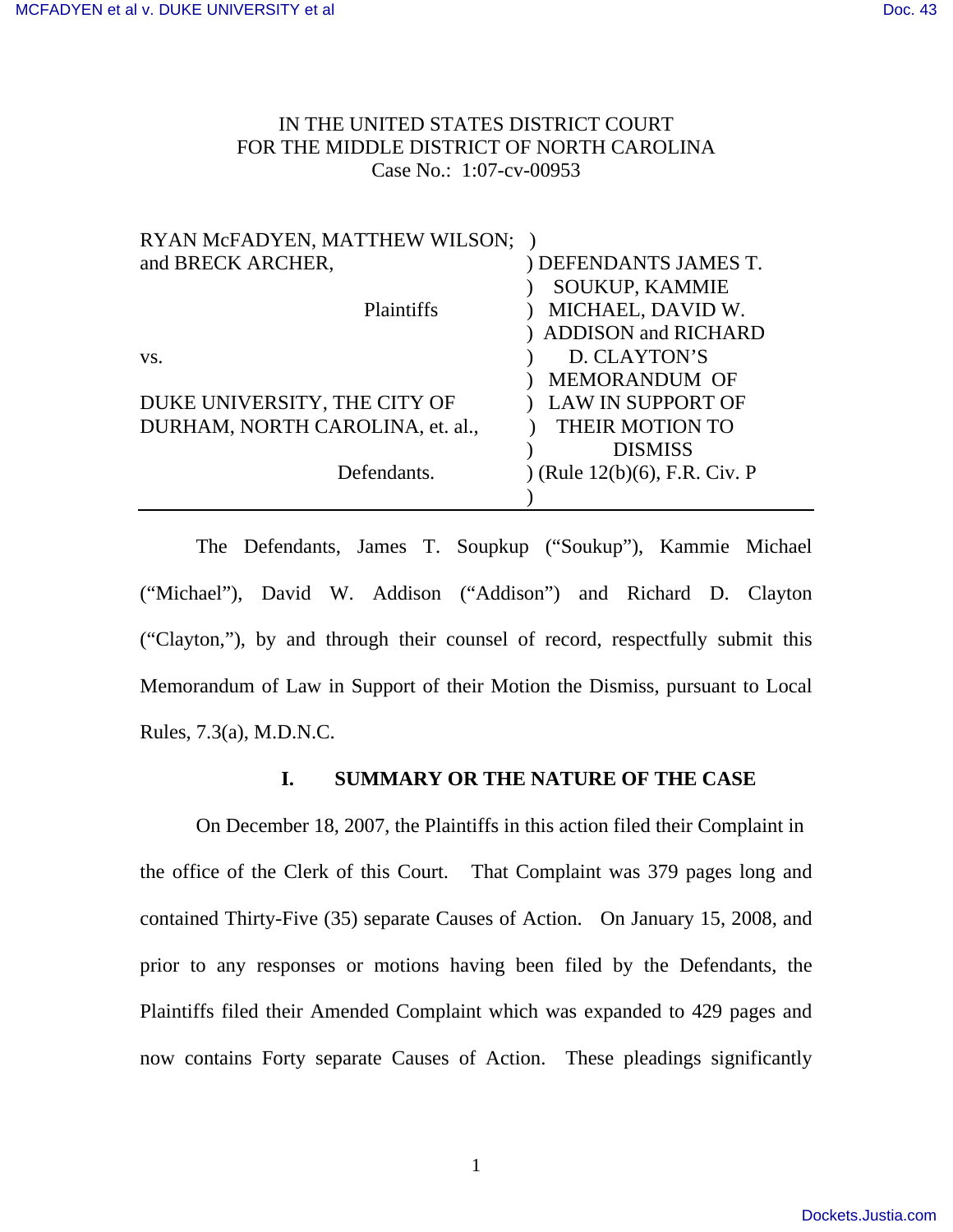expand, if not violate, the traditional concept of "notice pleading" in our federal court system.

The Amended Complaint names five (5) corporate entities or subsidiaries of such entities, as well as forty-five (45) individuals, each of whom is alleged to have violated some perceived legal or constitutional right of each Plaintiff. Without fear of contradiction, it should be noted that the vast majority of the Complaint and the claims asserted on behalf of these three Plaintiffs are directed at Duke University and/or its subsidiary entities or individual agent/employees. As it relates to these four Defendants (Soukup, Michael, Addison and Clayton), David Addison is a named "Defendant" in only eight (8) of the Forty Causes of Action (Fifth, Ninth, Sixteenth, Nineteenth, Twentieth, Twenty-Fifth, Twenty-Seventh and Twenty-Eight), while Michael is individually named in only four (4) (Ninth, Sixteenth, Twenty-Fifth and Twenty-Eight). In each and every instance in which these two individuals (Addison and Michael) are named under a caption for a specific Cause of Action, they are identified as being named in "their individual and *official* capacities." Clayton is individually named in only three (3) Causes of Action (Fourth, Sixth and Seventh) and his name is only mentioned in a substantive manner three times in the entire Complaint ( $\P$  $\P$  371, 380 and 668)<sup>1</sup> Ironically, and despite being a named "Defendant" in the caption of the lawsuit, James Soukup is not individually named in any of the forty Causes of Action and

 $\overline{a}$ 

<sup>1</sup> Hereinafter, whenever these Defendants refer to a "¶" with a number, they will be referring to a specific paragraph in the Amended Complaint filed on behalf of the Plaintiffs.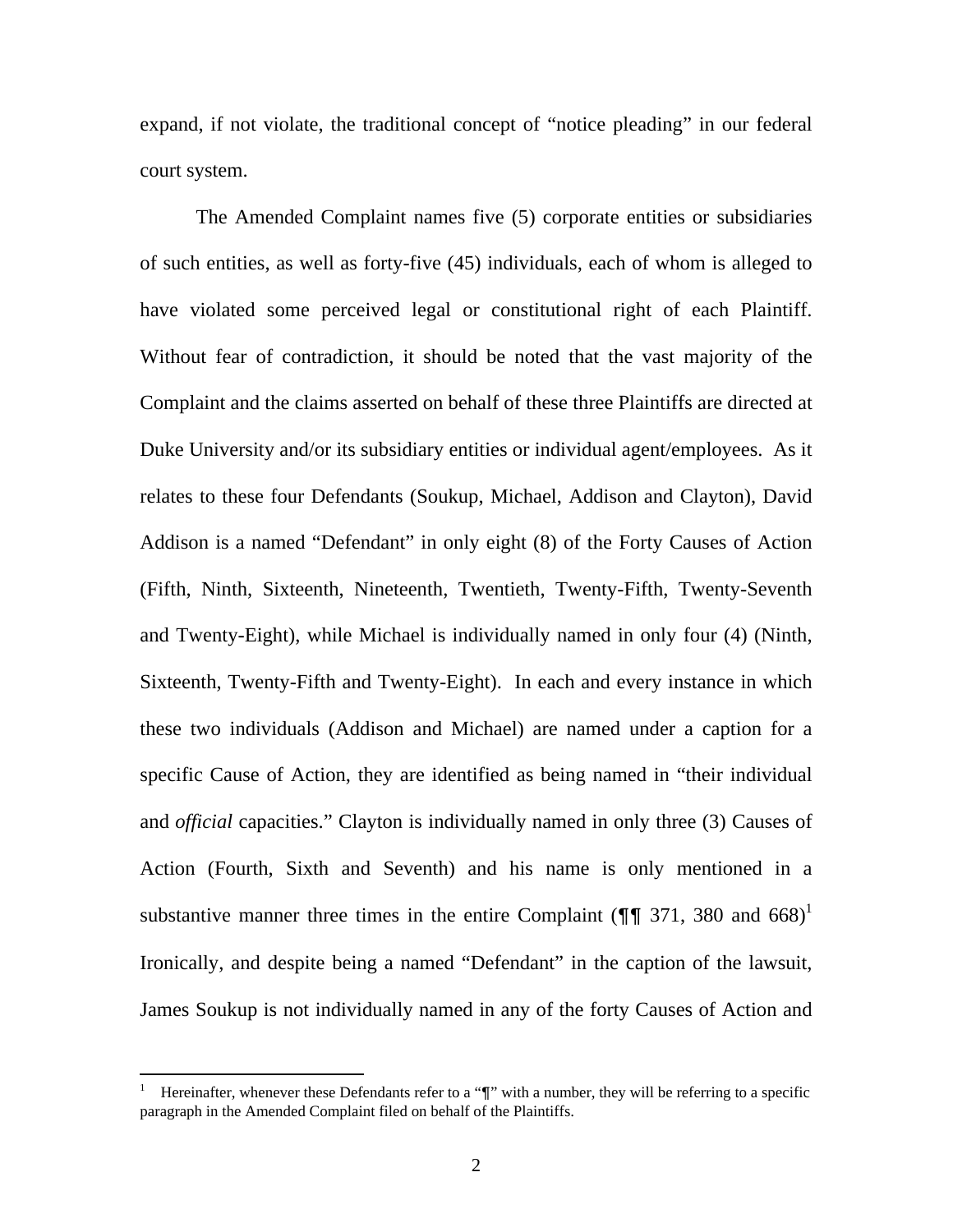his name seldom appears in the Complaint after he has been identified ( $\P$  101, 568, 576, 1074 and 1081(B)). Officer Soukup is identified as the Director of the Durham Emergency Communications Center ("DECC") and is included in the group of "Supervising Defendants" (¶¶ 59 and 68), but nowhere in the Complaint is it alleged that he: actually "supervised" any aspect of the investigation of the incident under review; made any public statements concerning any of the alleged events under review by this Complaint; participated in any of the various identification procedures (whether pictures or laboratory); or that he ever met with Mike Nifong or any other Duke University or City of Durham agent in connection with any aspect of this matter.

It is these Defendants' belief that: 1) each of these four Defendants is entitled to qualified immunity from the claims asserted against them in the Amended Complaint because their referenced conduct occurred while in the performance of their official duties as police officers for the City of Durham; 2) the inclusion of Addison and Michael as Defendants in their individual *and official*  capacities" is duplicative , when the City of Durham is named as a Defendant in the same Cause of Action; and, 3) the allegations fail to allege sufficient facts to state a claim upon which relief can be granted. As a result, Addison, Clayton, Michael and Soukup, prior to filing their Answers or other pleadings in this matter, have filed their collective Motion to Dismiss pursuant to Rule 12(b) of the Federal Rules of Civil Procedure and submit this Memorandum in support of that Motion.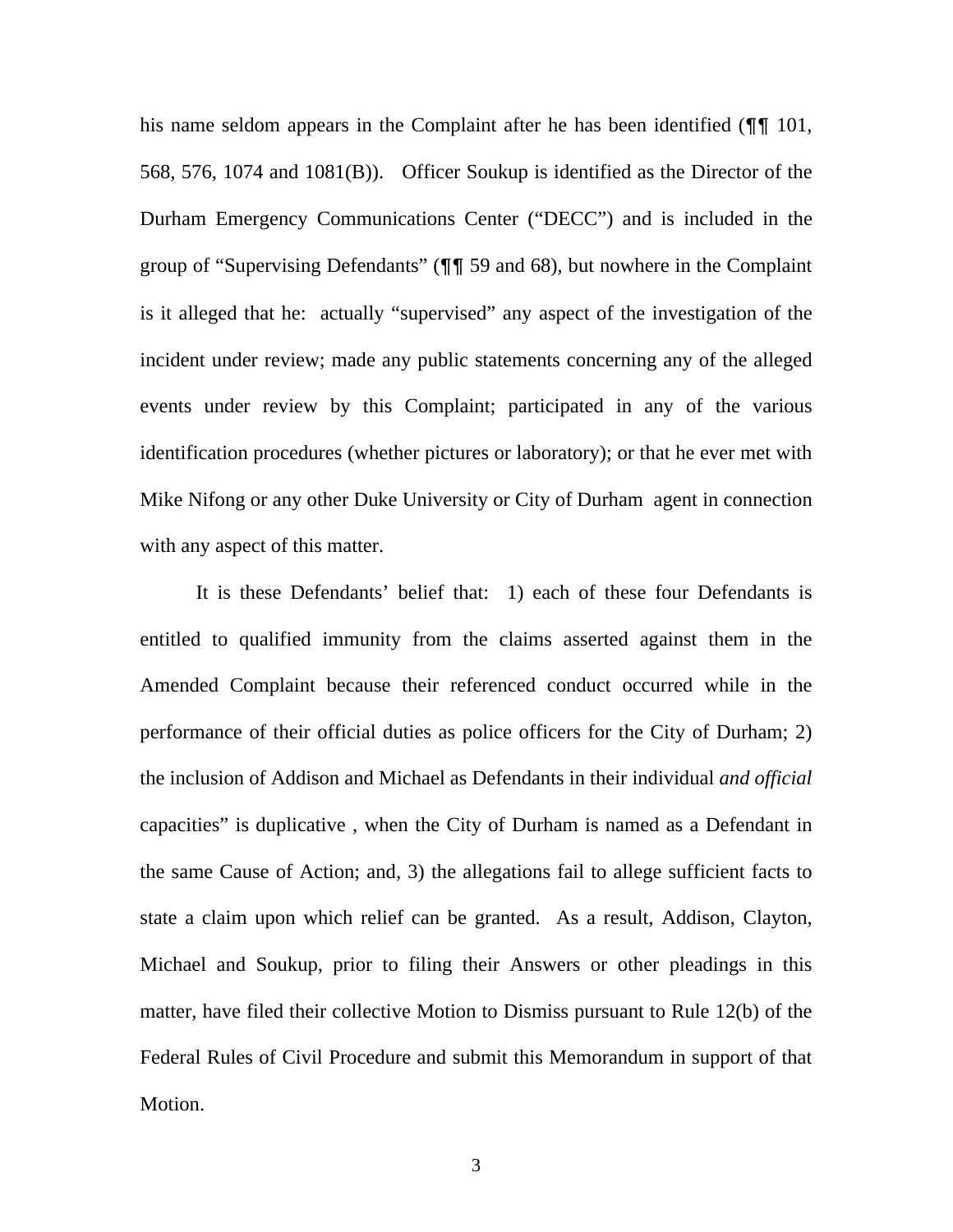#### II**. STATEMENT OF FACTS**

Like the companion cases filed in this Court, *Evans, et. al. v. City of Durham, et. al.,* (USDC, MDNC: 1:07-cv-00739) and *Carrington, et. al. v. Duke University, et. al.,* (USDC, MDNC: 1:08-cv-00119), the Plaintiffs in this action allege that they have been damaged as a result of an investigation that arose from an infamous "stripper" party conducted at 610 N. Buchanan Blvd., Durham, N.C. on the evening of March 13, 2006 or the early morning hours of March 14, 2006. The party took place at a house rented by the Captains of the 2006 Duke University Men's Lacrosse Team. Each of these three Plaintiffs was a member of that team and was in attendance at the party were alcohol was served and where the activities occurred that spurred the investigation leading to this litigation. However, as a result of the investigation about which they now complain, none of these Plaintiffs were ever charged, arrested or indicted for any criminal charges.

The Amended Complaint in this action comprises 1,389 paragraphs of which 821 are designated as "factual allegations" ( $\P$  \meta 82 through 903). Of these four Defendants (Addison, Clayton, Michael and Soukup), there is no allegation that any one of them ever met, interviewed or mentioned any of these Plaintiffs in any public forum.

**James Soukup** is identified as the Director of Emergency Communications Center ("DECC") for the City of Durham and its Police Department (¶ 59) and as a "Durham Police Supervising Defendant" (¶ 68). It is later alleged that in 2005 (during the year prior to the events giving rise to this action) he spoke positively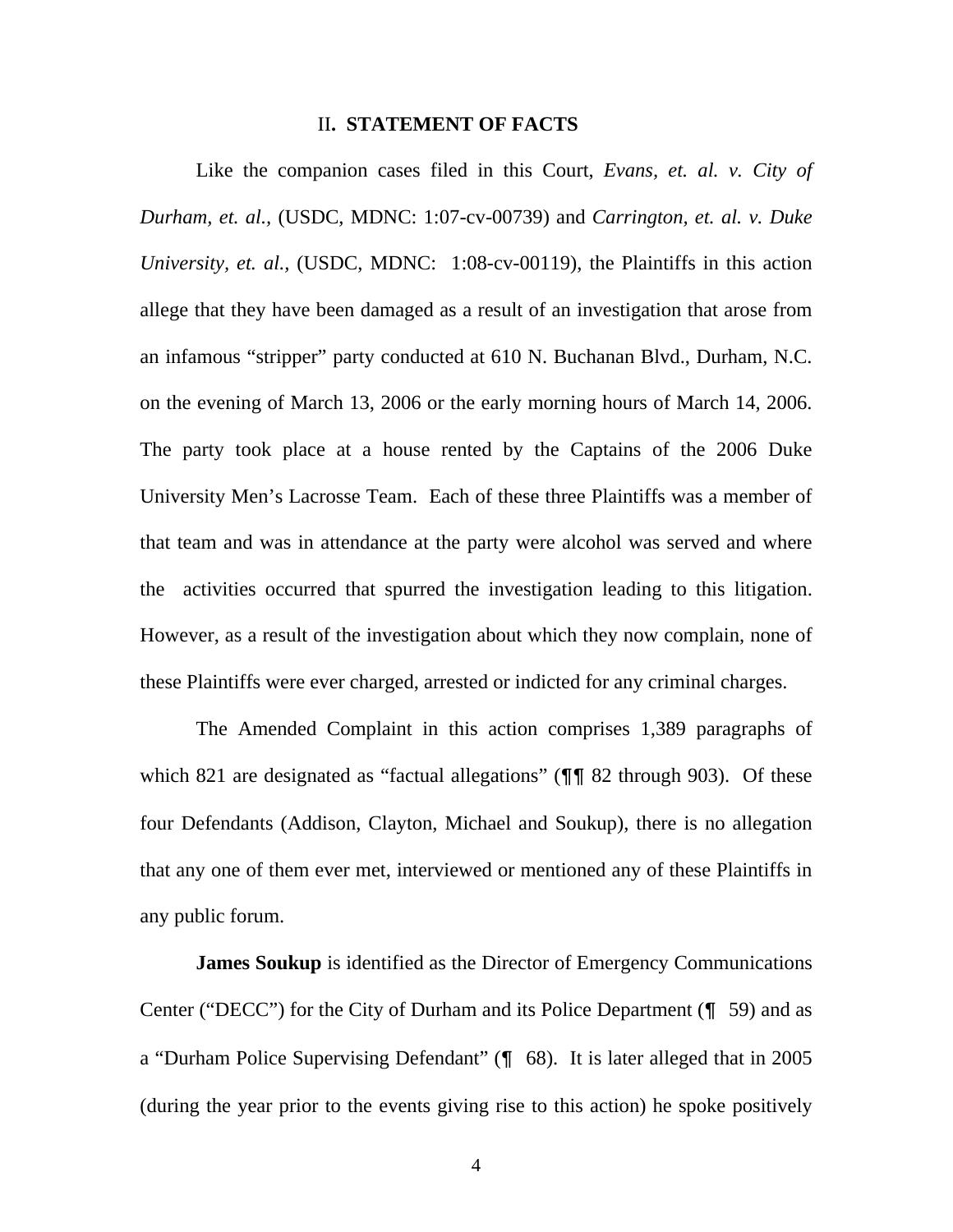about an upgrade to the Duke-Durham communication system known as "CAD" (¶ 101). It is further alleged that, during the investigation of the incident alleged to have occurred at 610 N. Buchanan Blvd., he delegated his "official policymaking authority" in regard to certain DECC recordings to two of the alleged "spokespersons" for the Durham Police Department, David Addison and Kammie Michael (¶ 568) as well as other Defendants named in this action: Nifong, Gottlieb and Himan (¶ 1074).. The further claim is that other officers of the Durham Police Department (some of whom were superior officers to Officer Soupkup), along with Michael Nifong, either destroyed, despoiled, secreted or misrepresented to the public some of the communications that came to and through DECC in the late evening of March 13 or the early morning of March 14. Without alleging how, when, where or why he would do so, it is then alleged that "Soukup approved and ratified the abuses" and "did not intervene to either find the tapes or attempt to recover the despoiled tapes"  $(\P\P \ 576 \text{ and } 1081(B))$ . Based upon these scant allegations, there is no individual claim asserted against Officer Soukup.

As previously noted, Soukup is also identified as a "Durham Police Supervising Defendant"  $(\sqrt{\ }$  68). There are no allegations that he actually "supervised" any of the investigation in this matter or that he had any supervisory position over any named Durham police employee. However, to the extent that this Court might conclude this bare allegation is sufficient to brand him as a

5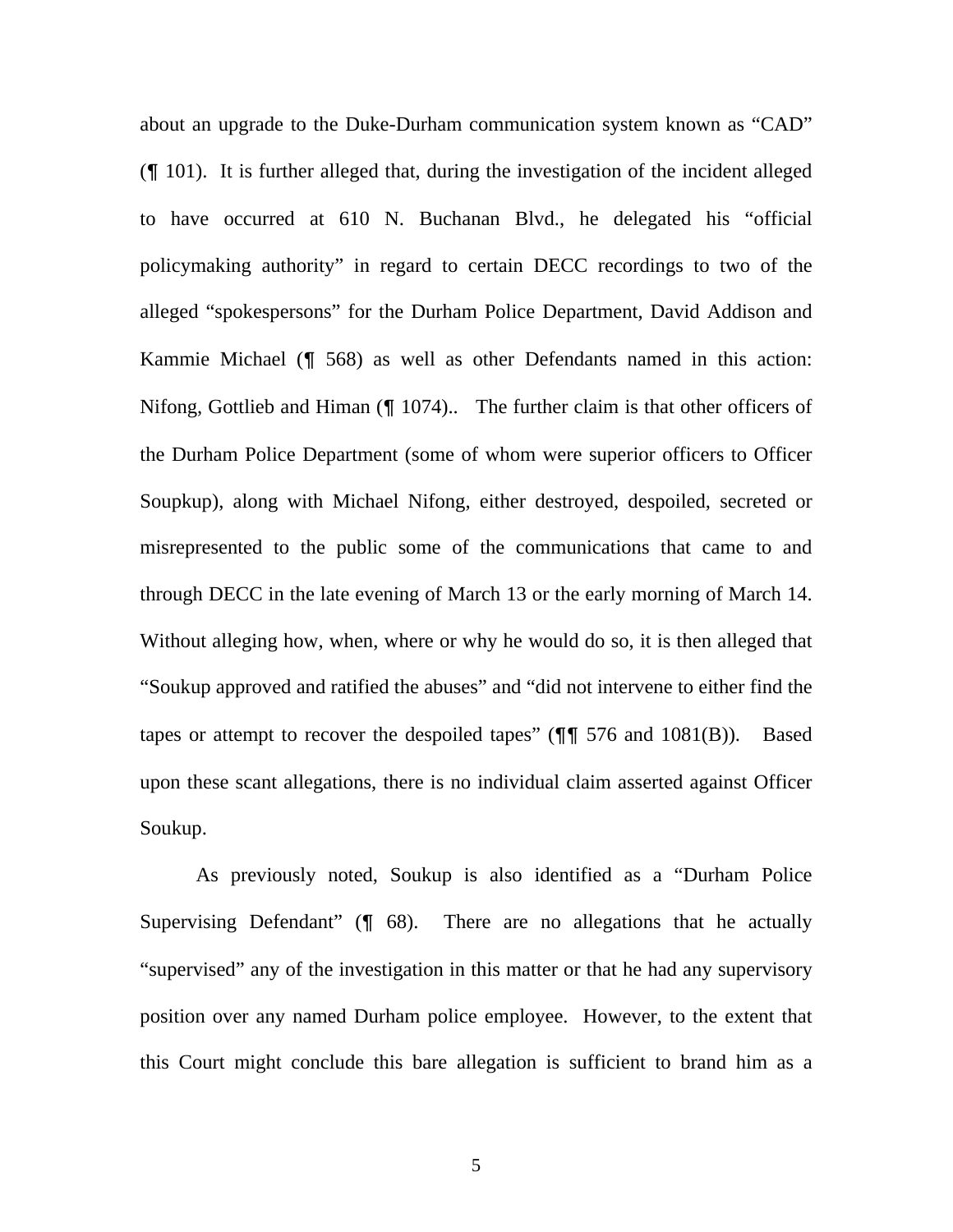"Durham Police Supervising Defendant" requiring him to respond to the allegations contained in Thirteenth, Sixteenth, Twenty-Sixth and Twenty Eighth Causes of Action, he will adopt and incorporate by reference the Motion to Dismiss and Memorandum in Support of that Motion to Dismiss filed on behalf of the other alleged "Durham Police Supervising Defendants' (Baker, Chalmers, Hodge, Russ, Mihaich, Council, Lamb, Ripberger and Evans) as his response to these Causes of Action.

**Richard D. Clayton** is identified in the Complaint as a District Two Patrol Officer who "reported directly to Gottlieb" during the investigation of the incident which gives rise to this lawsuit  $(\P 65)$ . He is further listed as one of the "Durham" Investigator Defendants" (¶ 69). However, the only substantive action that he is ever alleged to have taken in this matter was to show Crystal Mangum a photo array of members of the Duke Men's Lacrosse Team on March 16 (¶ 371) and again on March 21, 2006 (¶ 379) in which she was asked to identify anyone in that array as having been at the party. She did not identify anyone on March 16 or on March 21, allegedly stating "They all look the same." (¶ 379). Without any explanation, Plaintiffs also allege that Clayton was "present" for the search of Ryan McFadyen's dorm room on March 27, 2006 which had been authorized by a valid search warrant issued by the Hon. Ronald Stephens, Presiding Judge of the Durham County Superior Court on that same day. (¶ 613). However, Plaintiffs do not allege and there is no factual evidence to suggest that Officer Clayton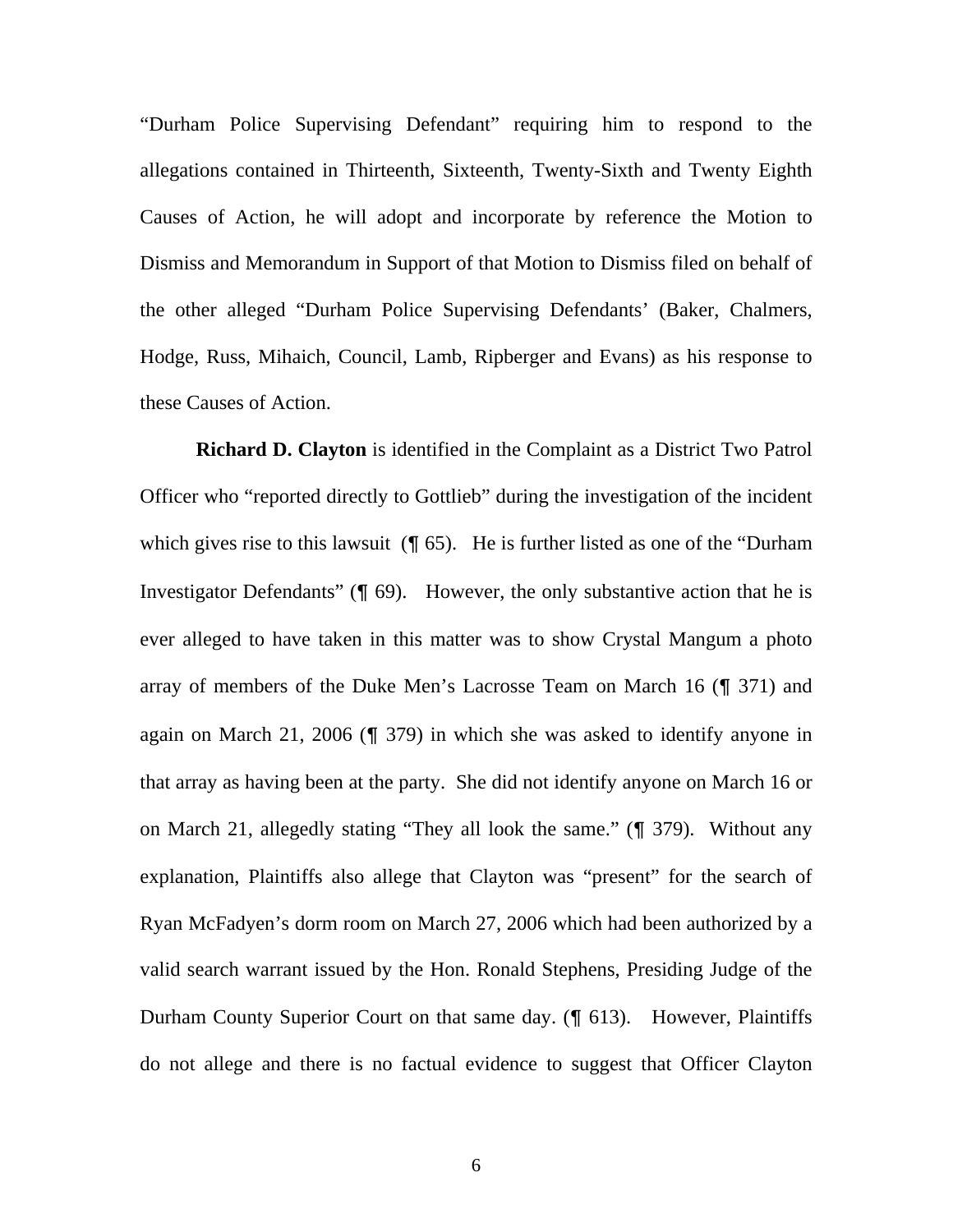contributed in any manner to securing that search warrant. Finally, and with no apparent factual allegations about the incident, the Plaintiffs allege in the Fourth Cause of Action, that Officer Clayton also participated in a photo identification procedure involving Kim Pittman on May 11 ( $\P$  945(G)) and that the results of that procedure "were never produced to Plaintiffs." These scant "factual" allegations fail to provide the basis for including Clayton as a named Defendant in the Fourth Cause of Action ("Deprivation of *property* in Violation of 42 U.S.C. § 1983), the Sixth Cause of Action ("Manufacture of False Inculpatory Evidence & *Conspiracy* in Violation of 42 U.S.C. § 1983) and the Seventh Cause of Action ("Concealment of Exculpatory Evidence & Conspiracy in Violation of 42 U.S.C. § 1983).

**Kammie Michael and David Addison:** Kammie Michael is identified in the Complaint as the Durham Police Department's Public Relations Coordinator and Public Information Officer and, upon information and belief, it is alleged that she "had supervisory and final policymaking authority with respect to the dissemination of information to the media and to the public." (¶ 60). David Addison is identified as the Police Department's CrimeStoppers Coordinator where he "was responsible for obtaining information pertaining to unsolved crimes….through mass media publicity and reward incentives, and was responsible for channeling such information from anonymous sources to investigators assigned to cases." (¶ 61). The substantive allegations concerning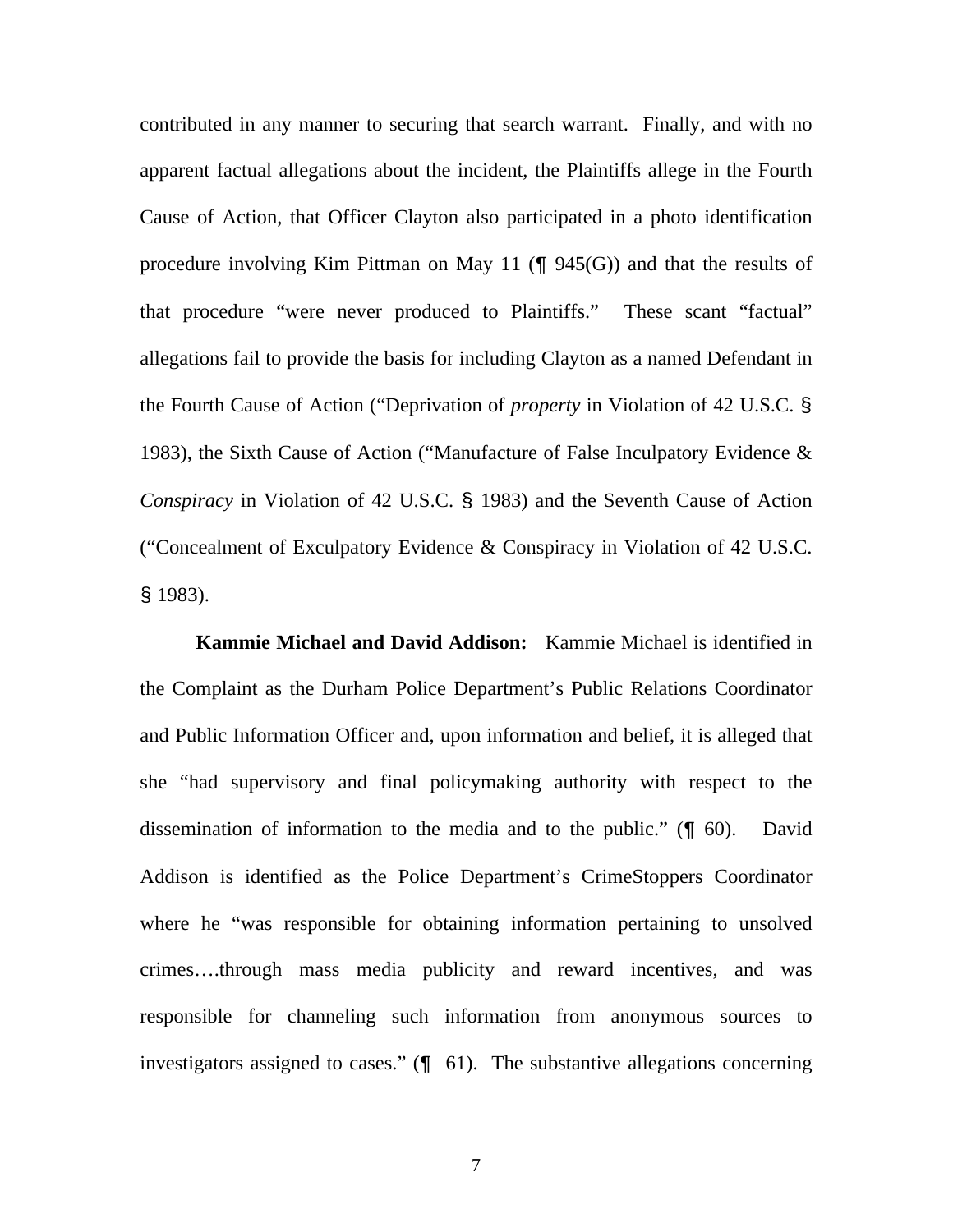Michael and Addison primarily relate to statements they made to the media in the early stages of the investigation including, a "posting" sent by Addison to the media and other contacts as part of his duties as the CrimeStoppers Coordinator. The Plaintiffs contend that the statements were made "to subject Plaintiffs to public condemnation in retaliation of exercising their constitutional rights" (attributed to Addison, ¶ 429); were "designed to stigmatize the Plaintiffs" (attributed to Addison, ¶ 505); were "fabricated and released to the public false information (attributed to Addison, ¶ 566); and, were "incendiary false statements" (attributed to Addison ¶643). In addition they allege that Addison and Michael "deleted, destroyed, despoiled or otherwise secreted from Plaintiffs the audio recordings from the early morning hours of March 14, 2006" (attributed to both Michael and Addison, ¶ 569); and "falsely told representatives of the media that the 911 caller (on March 14, 2006) 'was not the woman who accompanied the victim to 610 N. Buchanan Blvd." or that we "have not identified the caller in the first call, according to investigators" when the Durham Police knew that the call was made by Pittman (attributed to Michael, ¶ 574). In addition, the Plaintiffs object to the CrimeStoppers flyer initially sent out by Addison on March 28, 2006 because it failed to describe the events detailed in the flyer as "alleged" (¶ 510) although it is acknowledged that this was *amended* and the word "alleged" added on April 10, 2006 (¶ 510).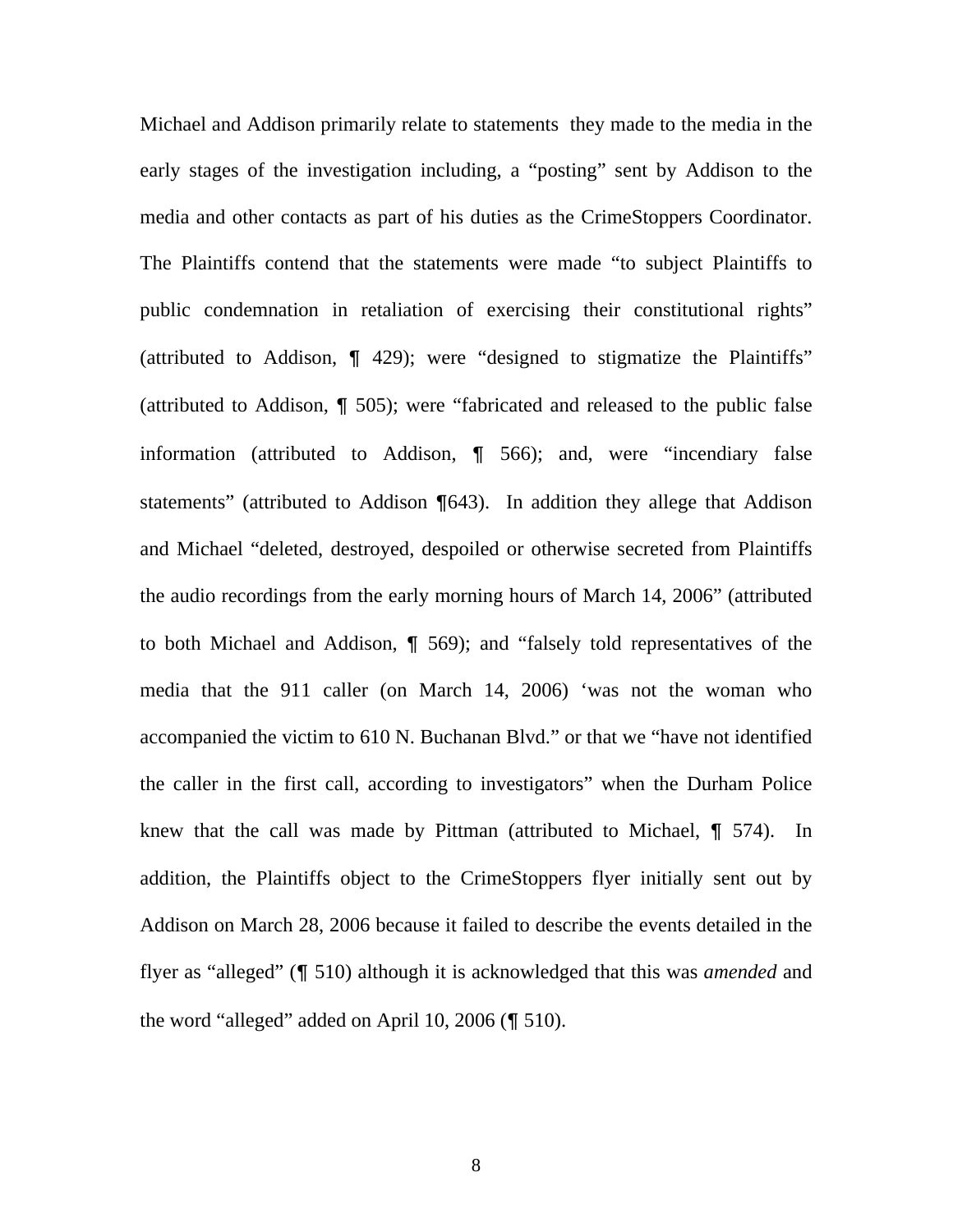In their Complaint, the Plaintiffs have individually named David Addison in eight (8) separate Causes of Action: Ninth (Retaliation in Violation of 42 U.S.C. § 1983 & conspiracy); Sixteenth (Conspiracy in Violation of 42 U.S.C. § 1985); Nineteenth (Common Law Abuse of Process & Conspiracy); Twentieth (Intentional Infliction of Emotional Distress); Twenty-Fifth (Negligence); Twenty-Seventh (Negligent Infliction of Emotional Distress (Durham PD)) and Twenty-Eighth (Negligent Infliction of Emotional Distress). They have also joined Ms. Michael with Addison as a named Defendant in the Ninth, Sixteenth, Twenty-fifth and Twenty-Eighth Causes of Action. In all eight (8) of the Causes of Action in which Addison is named as an individual Defendant and in all four (4) Causes of Action in which Michael is named as an individual Defendant, the heading of each respective Cause of Action asserts that they are being sued "in their Individual and Official Capacities" and in each Cause of Action, the City of Durham is a named Defendant.

 To the extent that Soukup, Michael, Addison and Clayton are included as individual defendants in the Tenth Cause of Action (Deprivation of the Privileges and Immunities of North Carolina Citizens in Violation of 42 U.S.C. § 1983) which lists "All Defendants in their individual and official capacities" as the named Defendants, they would adopt and incorporate by reference the Motion to Dismiss and Memorandum in Support of that Motion filed on behalf of the City of Durham as their response to the Tenth Cause of action.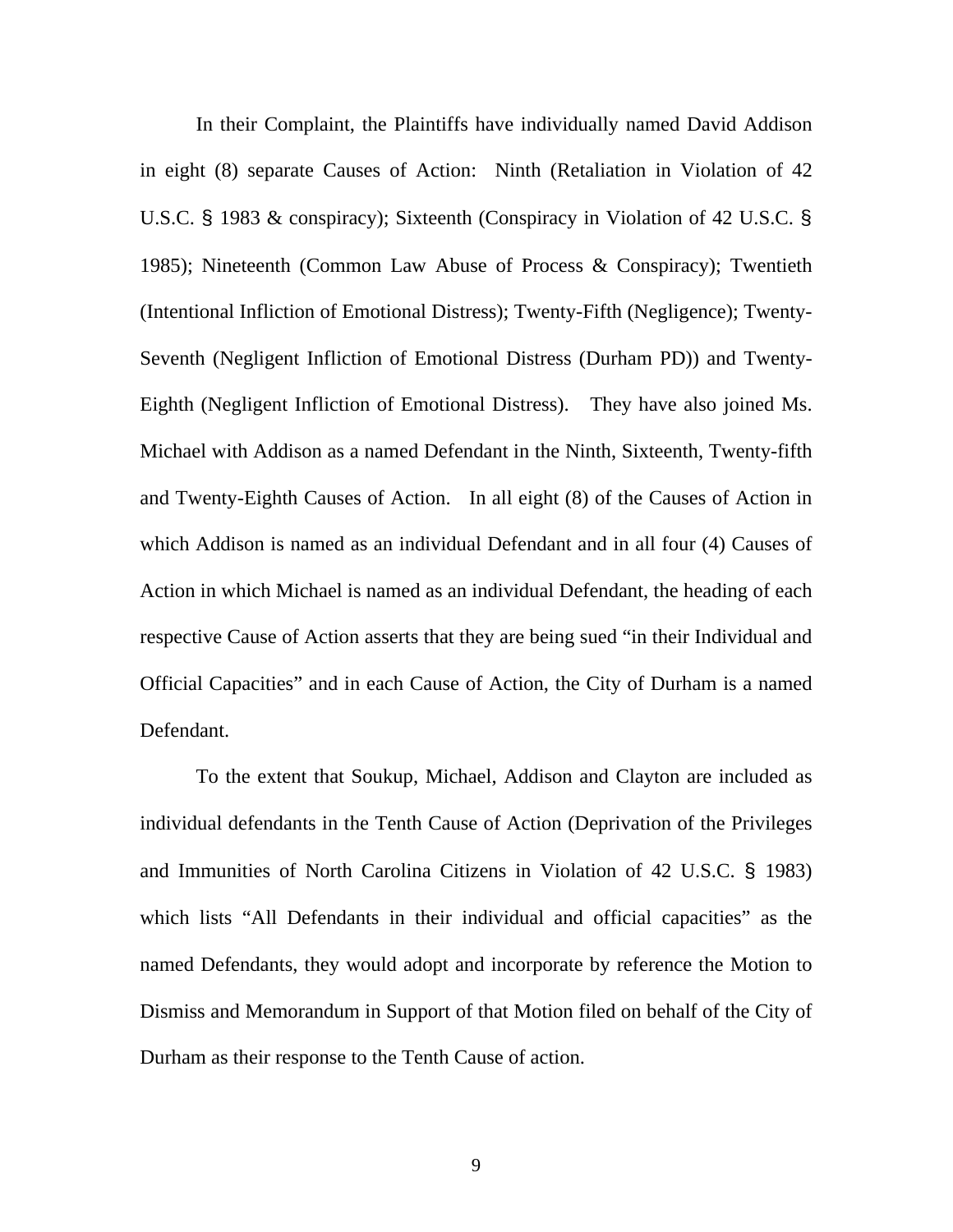#### **III. STANDARD OF REVIEW**

These Defendants, Soukup, Michael, Addison and Clayton acknowledge that, when a Motion to Dismiss is filed pursuant to Rule 12(b)(6) that the Court, in ruling on that Motion, is required to construe the Complaint in the light most favorable to the Plaintiffs, read and consider the (Amended) Complaint as a whole and, take the facts asserted therein as true. Nonetheless, it remains a legal requirement that alleged facts which are deemed to be true, must "state a claim that is plausible on its face," *Bell Atl. Corp. v. Twombley,* 127 S.Ct. 1955, 1874, 75 U.S. 4337, 167 L.Ed.2d 929 (2007) and dismissal is warranted when the Plaintiffs can prove no set of facts which would entitle them to relief against the party or parties seeking dismissal. *Schatz v. Rosenberg*, 93 F.2d 485 (4<sup>th</sup> Cir. 1991). And, as both this Court and the Fourth Circuit Court of Appeals have consistently noted, a court is not bound by the legal conclusions, either asserted or claimed by the Plaintiff, in the Complaint in reaching the decision as to whether or not the Plaintiffs' Amended Complaint has met its burden under this test. *Heckman v. University of North Carolina at Chapel Hill,*195 F. Supp.2d 468 (M.D.N.C., 1998), *rev. denied,* 166 F.3d 1209 (4th Cir. 1998); *Bass v. E. I. DuPont De Nemours & Comp.,* 324 F.3<sup>rd</sup> 761 (4<sup>th</sup> Cir. 2003) as well as the recent case before this Court, *Gladden v. Winston-Salem State Univ.,* 495 F.Supp. 517 (M.D.N.C. 2007). In that matter, this Court wrote: "A few conclusory legal terms does not insulate a complaint from dismissal under Rule 12(b)(6) when the facts alleged in the complaint cannot support the legal conclusions." *Id.* 520-521.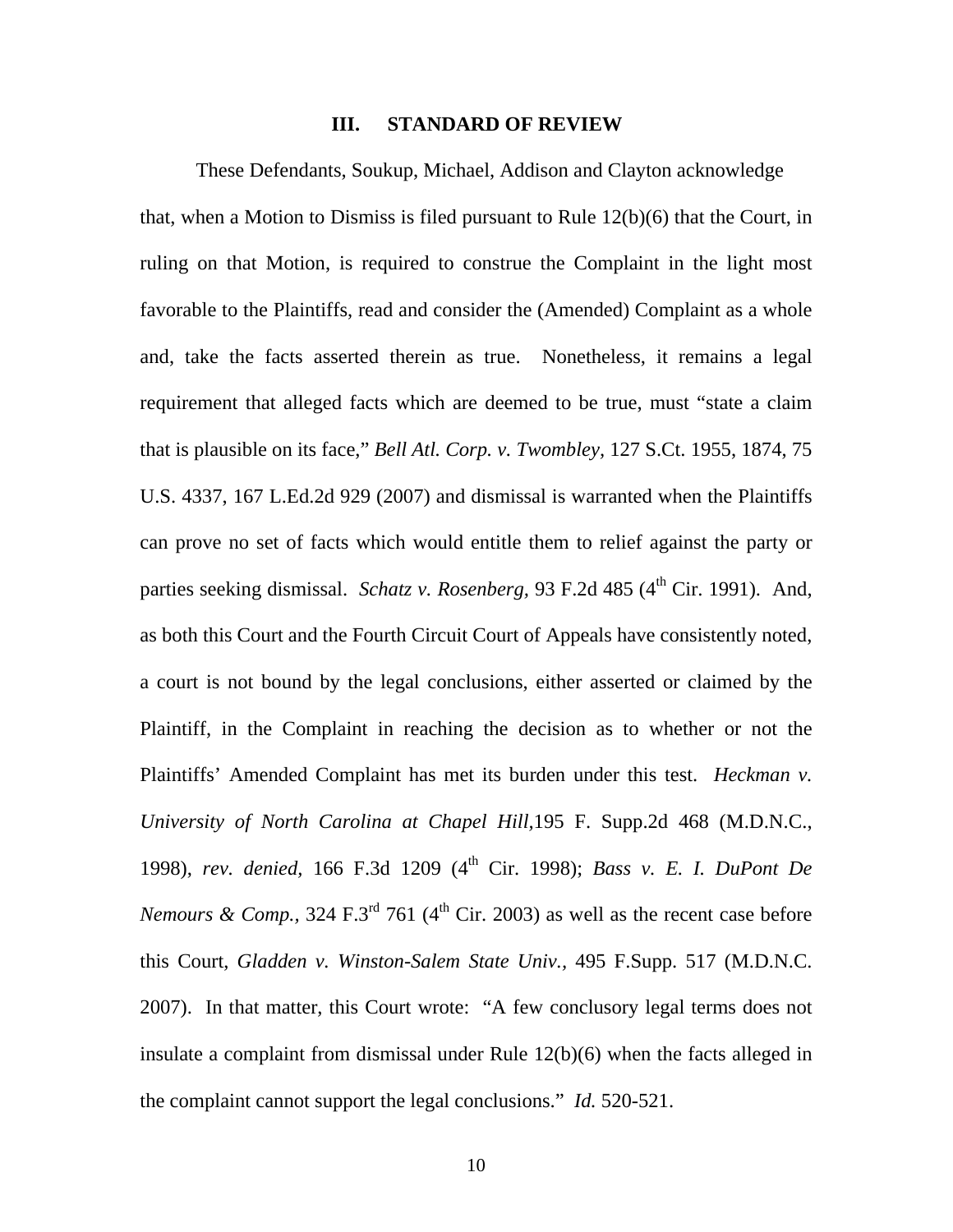#### **IV. ARGUMENT**

#### **Introduction**

When judging the allegations in the Amended Complaint of the Plaintiffs by the standards established by this Court and this Circuit on a Rule 12(b)(6) Motion to Dismiss, the Amended Complaint must be dismissed against these four Defendants. The fact that the Plaintiffs have taken 429 pages containing more than 800 paragraphs of alleged "facts" in an attempt to allege an adequate claim for relief against these Defendants does not relieve the Plaintiffs from their basic legal responsibilities in pleading. Mere verbiage in a Complaint – no matter how colorful or how many technical "gadgets' are "embedded" or displayed therein – does not, standing alone, create a plausible claim for relief nor establish a cognizable legal right.

# **A. AS GOVERNMENT OFFICIALS PERFORMING A DISCRETIONARY FUNCTION FOR THE DURHAM POLICE DEPARTMENT, JAMES SOUKUP, KAMMIE MICHAEL, DAVID ADDISON AND RICHARD D. CLAYTON ARE ENTITLED TO QUALIFIED GOVERNMENTAL IMMUNITY FROM THIS ACTION.**

 In every factual allegation concerning any of these four Defendants, the act complained of occurred while the individual was performing his or her official duties or function as a government employee – a police officer for the City of Durham. James Soukup is alleged to have been the Director of the "DECC" (¶ 59) and each of his actions, or his alleged inappropriate delegation of his duties as Director, was in the performance of those responsibilities associated with that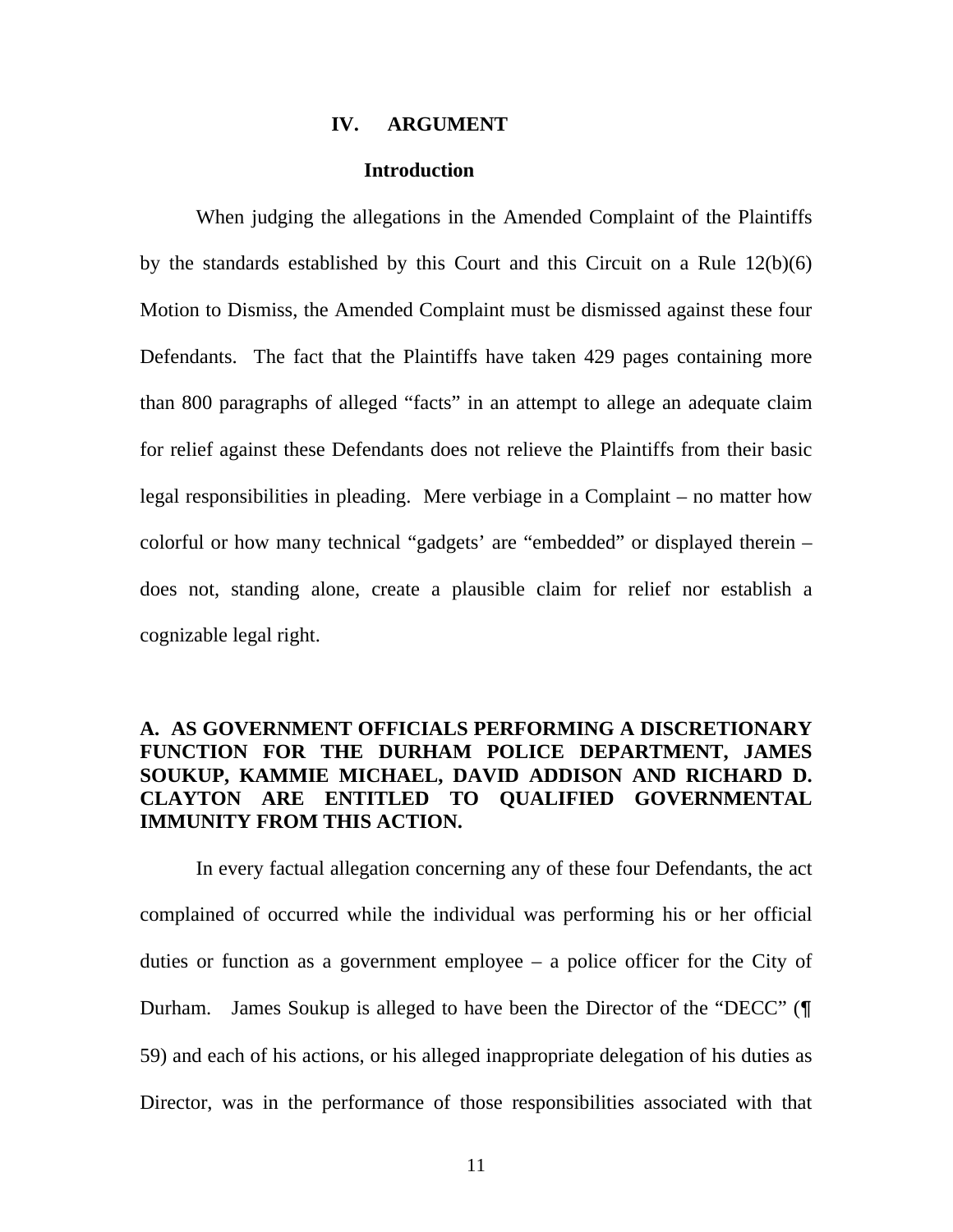position. Richard Clayton is identified as a Patrol Officer (¶ 65) and the substantive allegations involving him relate to some photographic identification procedures and participation in a lawfully authorized search (¶¶ 371. 379, 945(G) and 613), all of which were undertaken in his position as a police officer for the City of Durham. All of the factual assertions and ultimate claims made against David Addison and Kammie Michael arise out of their alleged positions as "official spokespersons" for the Durham Police Department. In addition, the creation of the "flyer" for publication on behalf of CrimeStoppers was a normal part of David Addison's responsibilities as the Coordinator of that program (¶ 61). Regardless of how the Plaintiffs choose to characterize the tenor, intention or motive behind the issuance of the numerous public comments made or publications issued by Addison and Michael, each and everyone one of those published statements was made in the course and scope of their function as a governmental official.

 It has long been established law and good public policy that "public officials performing discretionary functions generally are shielded from liability for civil damages insofar as their conduct does not violate clearly established statutory or constitutional rights of which a reasonable person should have known." *Harlow v. Fitzgerald,* 457 U.S. 800,818 (1982). To hold otherwise, would open a Pandora's box of potential litigation for real and perceived wrongs allegedly done to our citizens by governmental officials. The requirement that the alleged actionable conduct must violate some clearly established "statutory or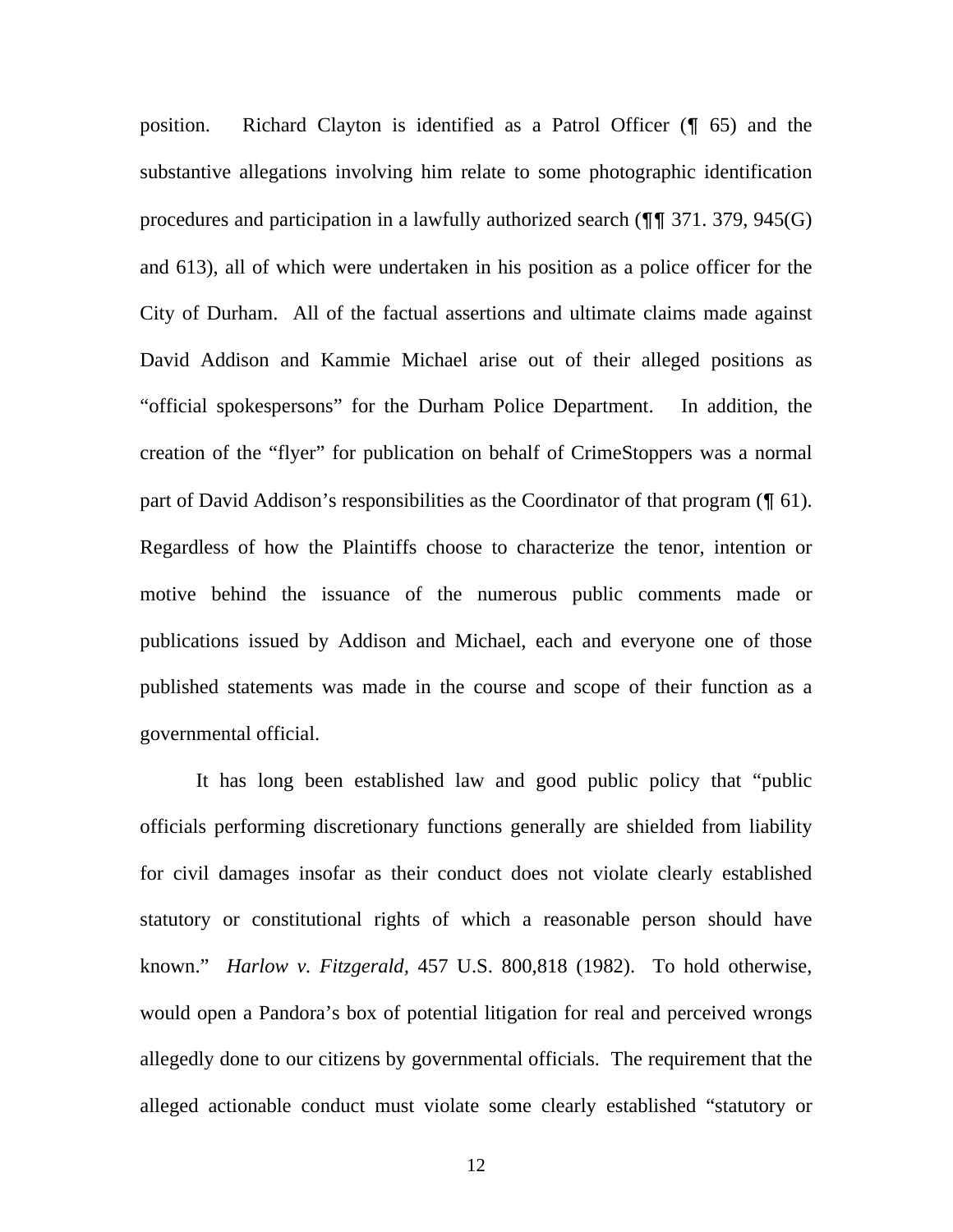constitutional right" is designed to protect government officials in the performance of their discretionary functions, but it is not intended to shield citizens, including the Plaintiffs in this action, from a criminal investigation - particularly, one in which no criminal charges were ever brought as is the case for these three Plaintiffs. The Plaintiffs' ultimate claim in this action is that their reputations were damaged during this investigation. There is no constitutional nor statutory right established by alleged reputational damage (see *Seigart v. Gilley,* 500 U.S. 226 (1991) and **ARGUMENT C** below).

 The Plaintiffs, through their Complaint have attempted to establish the "statutory right" requirement of our controlling case law by alleging that Richard Clayton violated an internal Durham Police Department policy, General Order 4077 (¶ 668) related to the proper method to be used in a photo identification procedure. Clearly, an internal department policy does not have the force and effect of a lawfully enacted statute nor does it create a constitutional right by its enactment. More importantly, in this instance, it is clearly shown that no harm was done to the named Plaintiffs in this suit as they were never identified as having been at the party that was the subject of the investigation. (¶ 380). Similarly, the Plaintiffs allege that David Addison violated Durham Police Department General Order 4060 R-2 relating to public statements about an active investigation. (¶ 515), but as is the case with Officer Clayton, such a G.O. creates neither a statutory or constitutional right.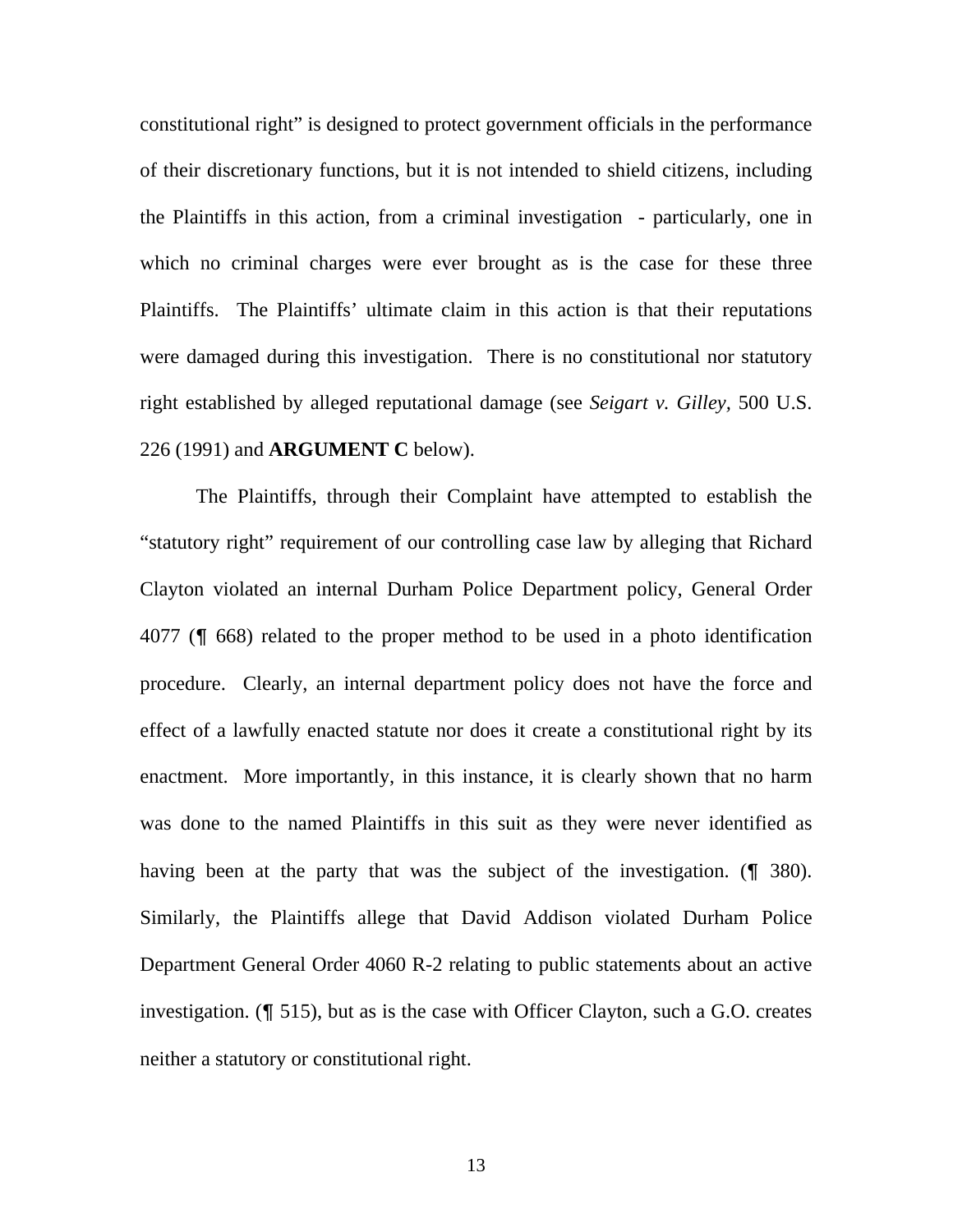Since the Plaintiffs cannot meet the threshold requirement of establishing a violation of a statutory or constitution right, each of these four Defendants is not only entitled to raise the defense of qualified immunity, but to do so at this time as it has been held that a ruling on such an issue "should be made early in the proceedings so the costs and expenses of trial are avoided where the defense is dispositive." *Saucier v. Katz,* 533 U.S. 194, 200 (2001). In addition to the emotional "costs" to each of these four Defendants during the pendency of this suit, the financial "costs and expenses" to the taxpayers of Durham for a prolonged defense of these four Defendants, if unnecessary and unwarranted, should mandate an early decision and dismissal.

**B. DISMISSAL IS WARRANTED AS TO JAMES SOUKUP, KAMMIE MICHAEL AND DAVID ADDISON IN THAT IN EACH CAUSE OF ACTION IN WHICH THEY ARE INCLUDED AS A NAMED DEFENDANT, THEY ARE NAMED "IN THEIR OFFICIAL CAPACITY AS A DURHAM POLICE OFFICE AND, SINCE THE CITY OF DURHAM IS ALSO NAMED AS A DEFENDANT IN EACH CAUSE OF ACTION IN WHICH THEY ARE NAMED, THE CONTINUED INVOLVEMENT OF THESE THREE DEFENDANTS IS DUPLICATIVE AND UNWARRANTED.** 

 As has been previously mentioned, James Soukup is not a named Defendant in a single one of the Forty Causes of Action in this Complaint. If for no other reason, that alone should be grounds for his dismissal from this action. Plaintiffs should not be encouraged to name an individual in the caption of a Complaint (along with 44 other named individuals) and then make no claim for relief against that individual. It should be noted that the Tenth Cause of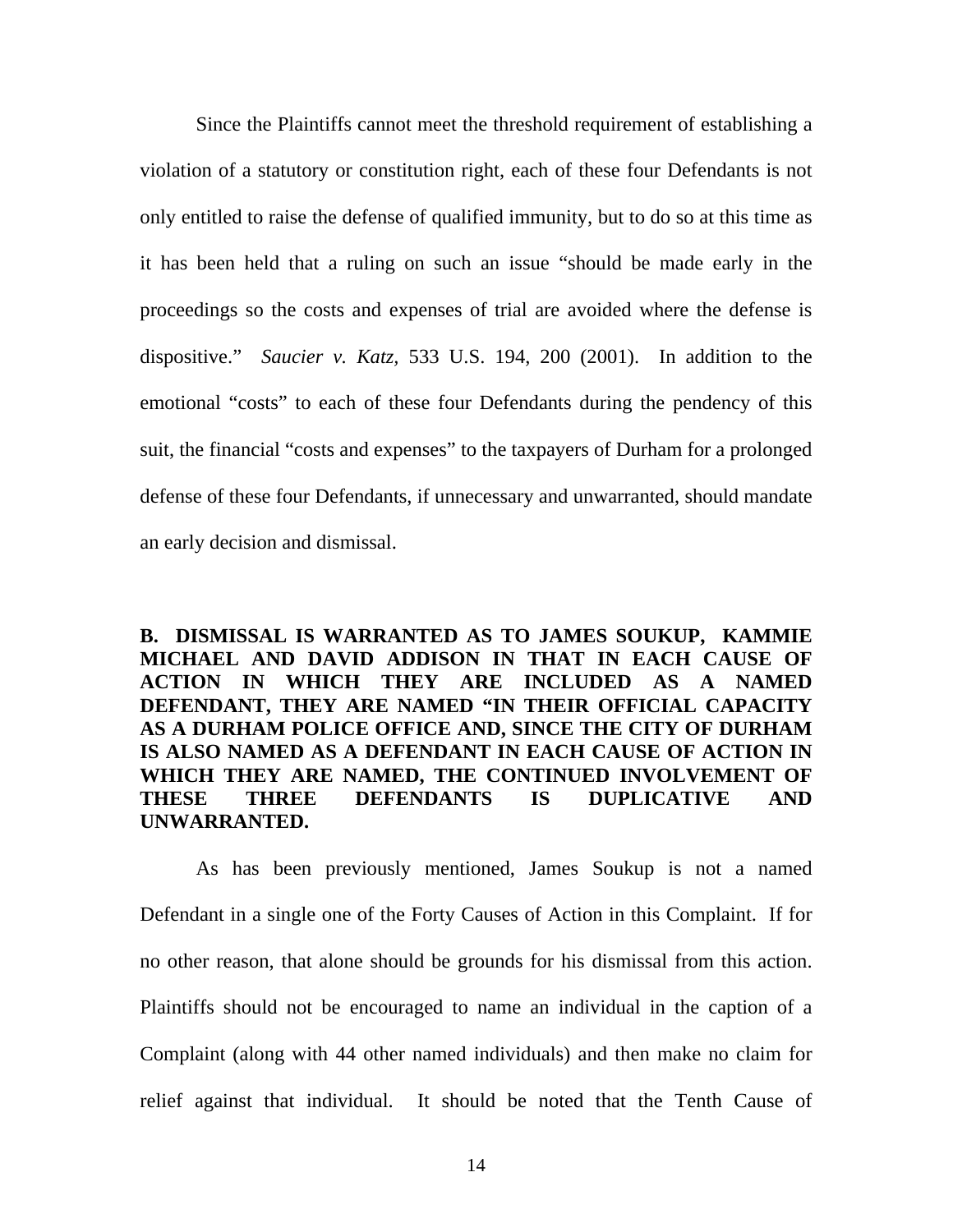Action,(Deprivation of the Privileges and Immunities of North Carolina Citizens in Violation of 42 U.S.C. § 1983), it is claimed that this Cause of Action is "Against All Defendants" (which, presumably, would include James Soukup and the City of Durham), but the description continues when it states "in their individual and official capacities" (which presumably refers to the 45 named individuals as compared to the corporate entities or their subsidiaries of affiliated entities. When these Defendants have claims asserted against them *in their official capacity* as a police officer for the City of Durham and the City is also named in the same Cause of Action, the real party in interest is the City and the individuals should be dismissed as duplicative. Such a ruling would not prevent the Plaintiffs from offering evidence (if otherwise admissible) as to the conduct of the individuals in order to attempt to impose liability on the City. Rather, it avoids the risk of a double recovery for the same perceived injury and recognizes that the principle is liable for the acts of its agents.

 The Supreme Court articulated this principle in *Kentucky v. Graham,* 473 U.S. 159, 105 S.Ct. 3099, 87 L.Ed2d 114 (1985). As in this instant case, an individual defendant had been named as a defendant when that individual's conduct was also pled as the basis for a claim against the governmental agency represented by the individual. The Court ruled that "such suits (official capacity suits)…generally represent only another way of pleading an action against an entity of which this officer is an agent….There is no longer a need to bring such official-capacity actions against local government officials…..local government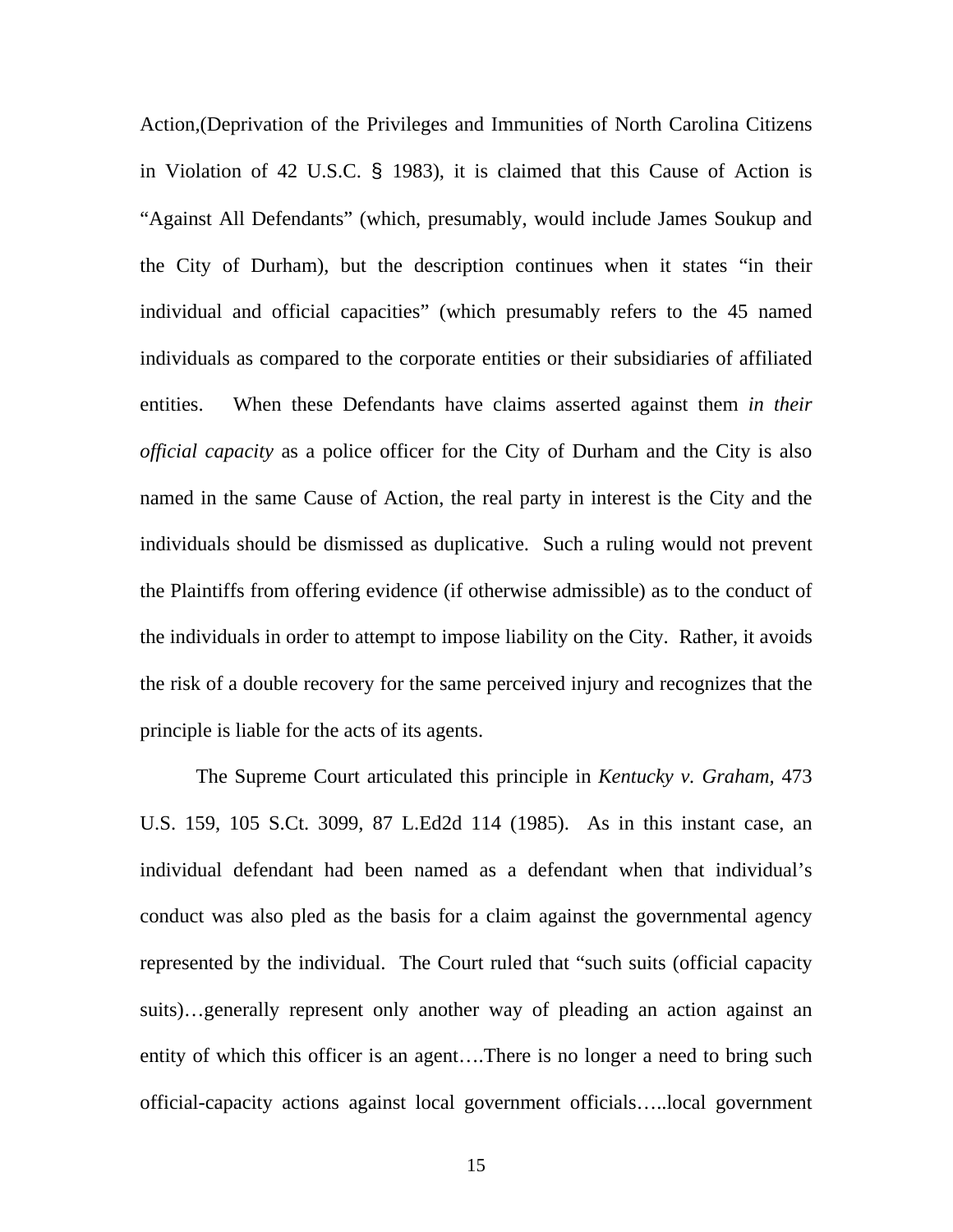units can be sued directly for damages and injunctive or declaratory relief." 473 U.S. at 165-166. The Fourth Circuit has demonstrated that this principle of law will be upheld in this Circuit in the decision of *Love-Lane v. Martin,* 355 F.3rd 766, 783  $(4<sup>th</sup> Cir. 2004)$  wherein that Court upheld a District Court's decision to dismiss a § 1983 claim against a named individual government official when the government entity that he represented was also a named defendant and was the real party in interest. Less than a year ago, this Court reiterated its acceptance and adoption of that same principle in *W.E.T. v. Mitchell,* No. 1:06-cv-447, U.S.Dist. LEXIS 68376\*30 (M.D.N.C., Sept. 14, 2007) when it stated that: "Claims against the official in his or her official capacity which are duplicative of claims against a government entity are subject to dismissal."

 As is the case for an early determination on the issue of dismissal as a result of qualified governmental immunity for these individual Defendants, a dismissal based on the duplicative nature of the claims is good public policy. Dismissing unnecessary parties promotes efficient litigation and when, as here, the principle is a governmental entity, it prevents wasted public resources for attorney fees and costs for the individual defendants. This particular interest of the courts was noted in *Wisler v. City of Fresno,* No. CV F 06-1694, 2007 U.S. Dist. LEXIS 18666\*19 (E.D.Cal. Mar. 16, 2007). So long as Soukup, Michael, Addison and Clayton remain participating Defendants in this lawsuit, there will continue to be (as there are in regard to these Motions to Dismiss) duplicative pleadings filed with the Court (with various Defendants often restating what their colleagues have said and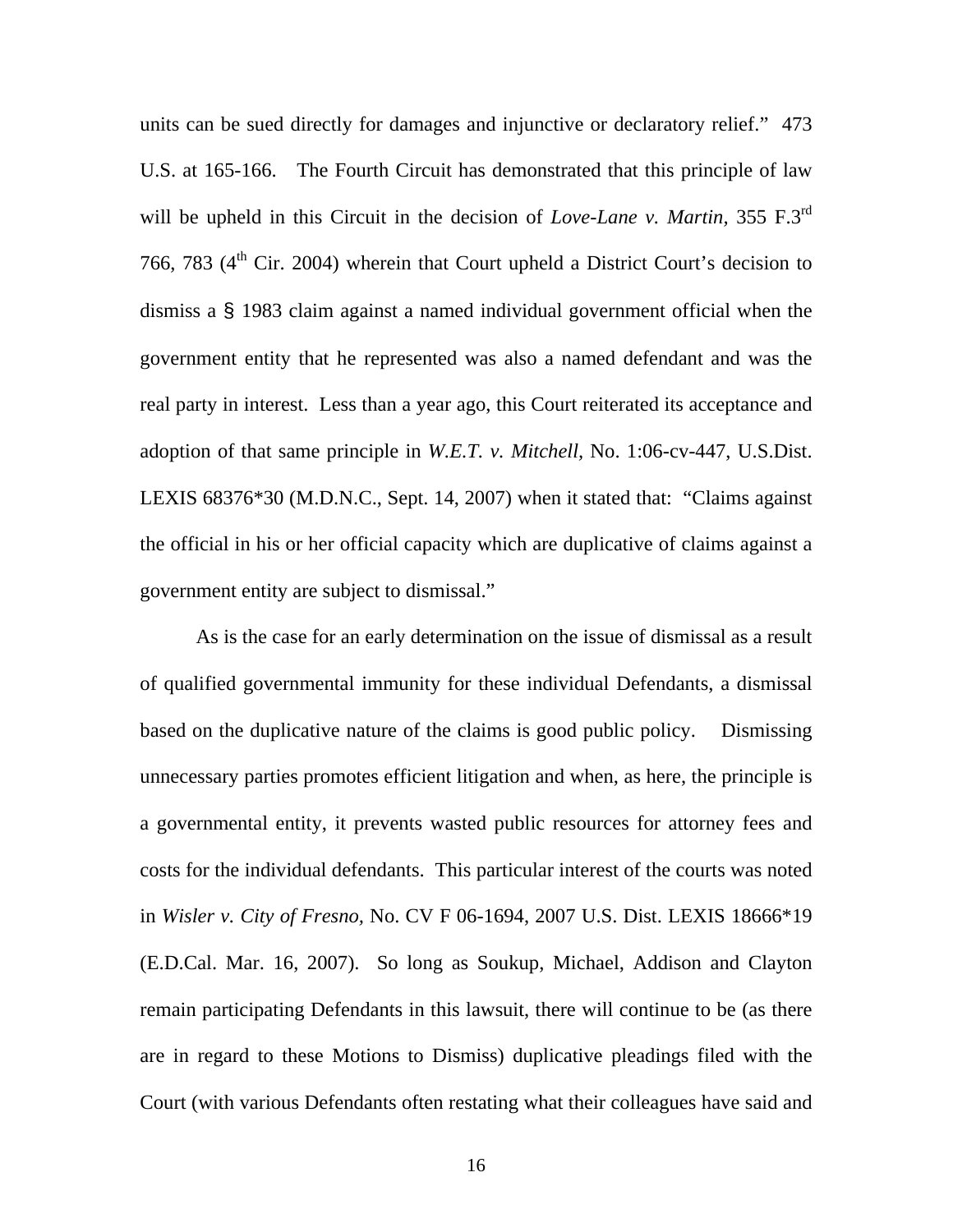citing the same statutes, case law or constitutional concepts in support of their position); the courtroom will be filled with counsel who, on behalf of their individual clients will be making essentially the same arguments to the Court as their colleagues representing the City of Durham; and, there will be the unnecessary expenditure of public funds to separate attorneys and their law firms for these duplicative efforts. This is neither an efficient use of the court's time nor the public's resources.

# **C. THERE IS NO COGNIZABLE LEGAL CLAIM ASSERTED AGAINST RICHARD D. CLAYTON IN THIS COMPLAINT**

There is scant mention of Richard Clayton in the Amended Complaint after he is identified as a Patrol Officer in the District Two (¶ 65). It is alleged that, after Inv. M. Soucie "prepared four photo arrays ("six packs') of members of the 2006 Duke Lacrosse Team on March 16, 2006, that Officer Clayton "showed Mangum each of the 24 lacrosse players in the arrays, one picture at a time, and, each time, asked Mangum if she could identify any of them as being present at the party." (¶ 371) The Complaint goes on to allege that these Plaintiffs were all included in "Array D" and that Ms. Mangum did not identify any of them as having been at the party. It is further alleged that at a subsequent photo array attempt at identification on March 21, 2006, Mangum was shown photos of 12 lacrosse players who had not been included in the March 16 arrays. The pleadings do not state what role Clayton is alleged to have played in that photo identification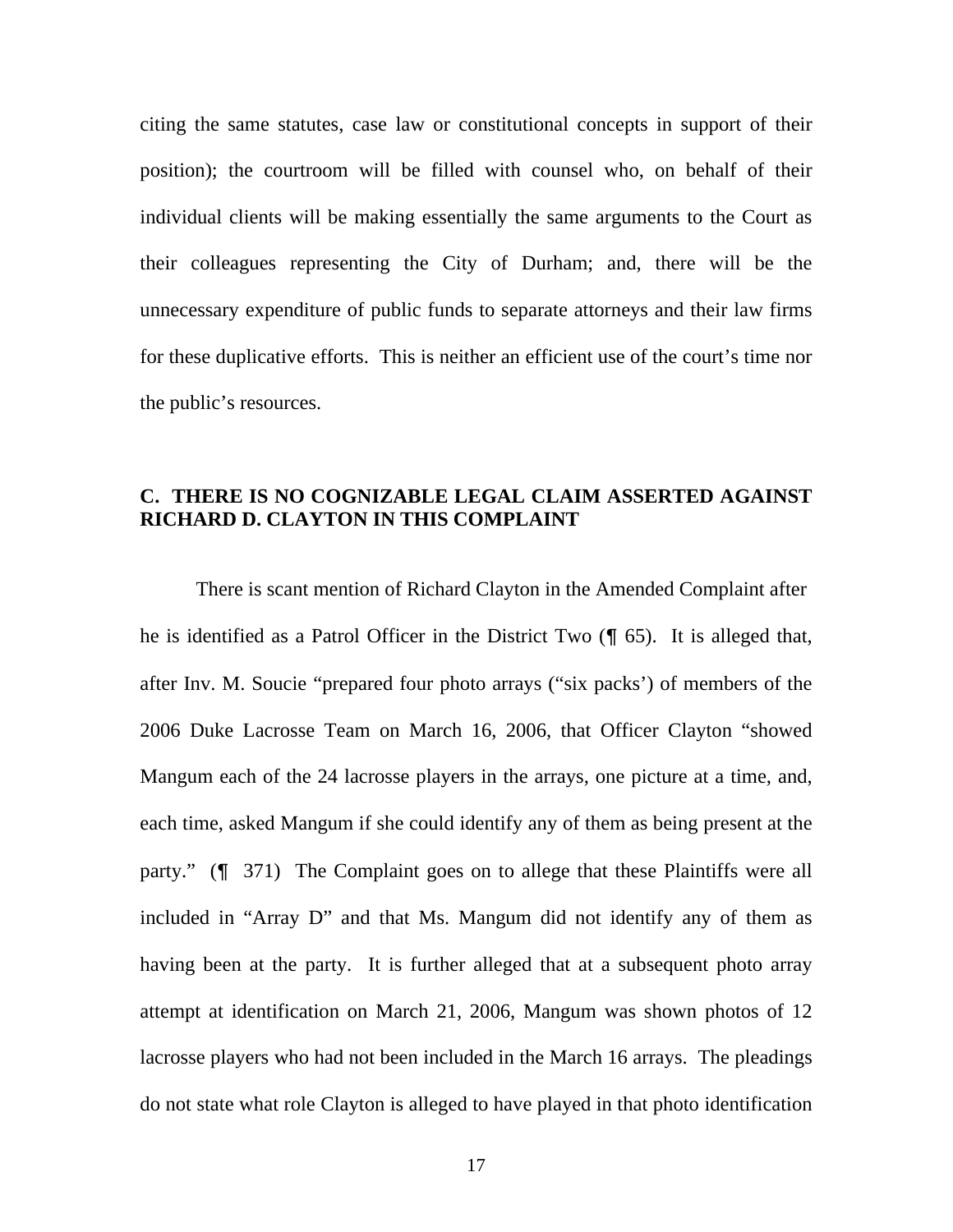attempt, but it is alleged that Mangum told Clayton, "They all look the same." (¶ 381). The Plaintiffs complain that these photo ID procedures were in violation of General Order 4077. Even if that is correct, that alleged violation of that G.O. led to no prejudice to these Plaintiffs as they were never identified from those arrays.

 Finally, the Plaintiffs infer that Clayton participated in the decision to withhold from the Plaintiffs, knowledge that both Mangum and Pittman had been unable to make any identification in the photo arrays they had had been shown. (Fourth Cause of Action, (Deprivation of Property in Violation of 42 U.S.C. § 1983) and, specifically, ¶¶ 945(D)(G) and 947). Since these Plaintiffs were not indicted or ever charged with any crimes in connection with this investigation, they have no legal or constitutional right to criminal discovery and they have no standing to make such an assertion. Even if they did have such standing, a decision in regard to what discovery should or should not be made available to a defendant (which none of these Plaintiffs ever were) in a criminal proceeding is not a decision that a Durham City Patrol Office in District Two can or ever would make. Such a legal judgment is in the exclusive decision-making province of the District Attorney.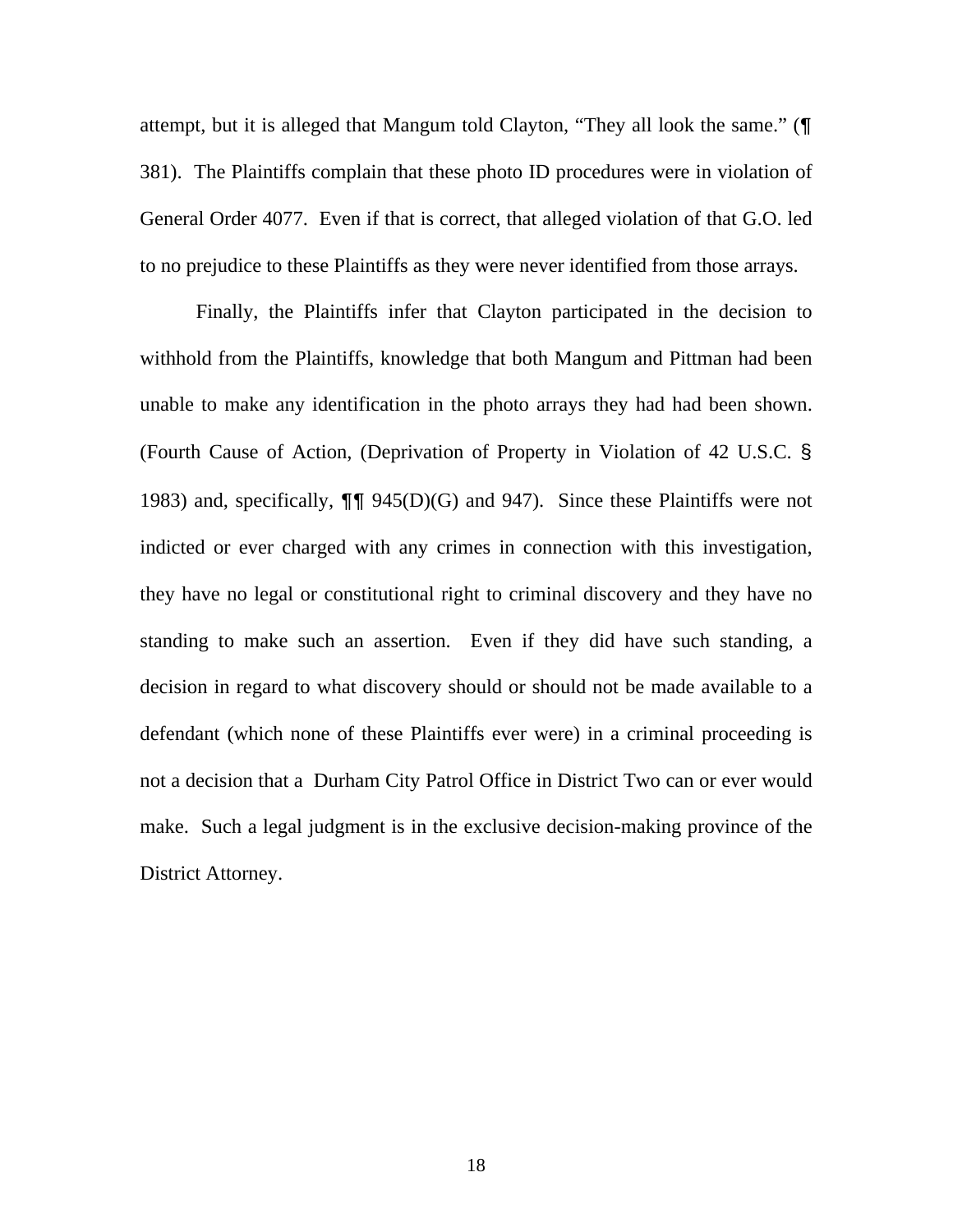## **D. NEITHER DEFAMATION NOR FREEDOM FROM A CRIMINAL INVESTIGATION ARE CONSTITUTIONALLY PROTECTED RIGHTS OR AN ACTIONAL RIGHT PURSUANT TO 42 U.S.C. § 1983.**

The Plaintiffs' claims against David Addison and Kammie Michael are contained in the Fifth Cause of Action (False Public Statements - Addison), the Ninth Cause of Action (Retaliation -Addison and Michael), the Sixteenth Cause of Action (Conspiracy - Addison and Michael), the Nineteenth Cause of Action (Common Law Abuse of Process - Addison), the Twentieth Cause of Action (Intentional Infliction of Emotional Distress - Addison), the Twenty-Fifth Cause of Action (Negligence - Addison and Michael), the Twenty-Seventh Cause of Action (Negligent Infliction of Emotional Distress (Durham PD) - Addison) and the Twenty-Eighth Cause of Action (Negligent Infliction of Emotional Distress - Addison and Michael). In summary, the Fifth, Ninth and Sixteenth Causes of Action are purported to be federal constitutional or 42 U.S.C. § 1983 claims while the Sixteenth, Twentieth, Twenty-Fifth, Twenty-Seventh and Twenty-Eight Causes of action purport to be State or common law claims.

 In essence, all of the claims against Addison and Michael arise out of the Plaintiffs' contention that, as the "official spokespersons" for the City of Durham's Police Department, they made public statements that were "false," "misleading," or "inflammatory" and, in the case of the flyer on behalf of Durham CrimeStoppers, that it was "incendiary." To seek constitutional protection, they then ascribe motives to this conduct such as: "to subject Plaintiffs to public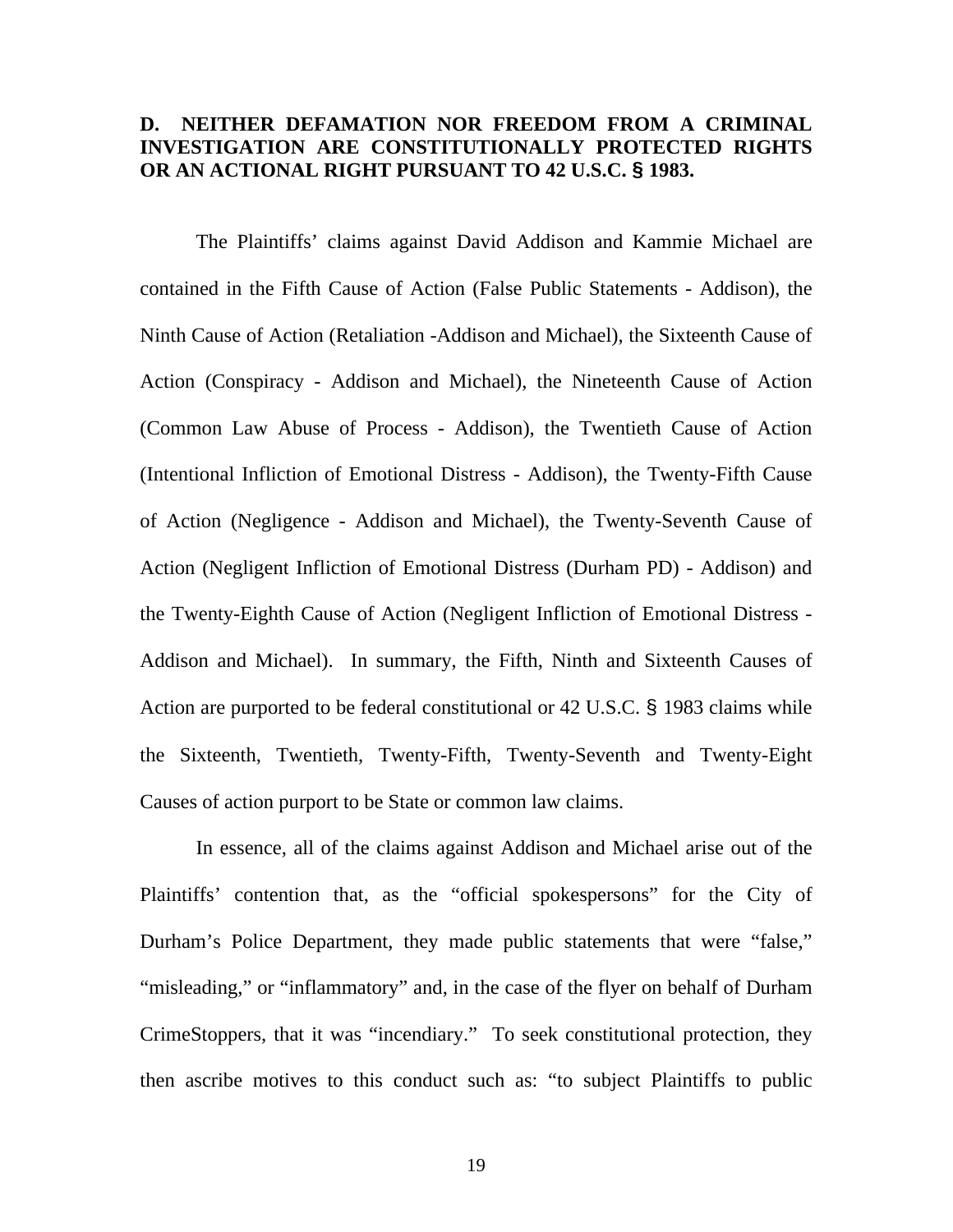condemnation in retaliation for exercising their constitutional right" (¶ 429); "to stigmatize the Plaintiffs in the local community and in the eyes of hundreds of millions of people" (¶ 505); "to stir up and then galvanize racial hostility in the community (and in the minds of hundreds of millions of people around the world) against the Plaintiffs" (¶ 567); and, that the statements attributed to Addison and Michael were issued "with malice" (¶ 514). As a result of these alleged statements (which are only summarized here for the purpose of brevity and to avoid undue repetition), the Plaintiffs' claim that they have federal rights which have been violated and state claims for negligence, negligent and intentional infliction of emotional damage and abuse of process. Procedurally, these claims fail because Addison and Michael are entitled to qualified governmental immunity for all the statements attributed to either of them and the claims are asserted against each of them in their "official capacities." Substantively, these claims fail because there is either no federally recognized right to be free from defamation or an unwanted criminal investigation or they have not stated a cognizable state claim.

 As a brief reminder, this Court could examine the entire 902 paragraphs in the Amended Complaint of the Plaintiffs and not find that Addison or Michael ever once mentioned any of these Plaintiffs individually or by name – in any public statement attributed to them. And, of course, none of these three Plaintiffs were ever subject to arrest, indictment or incarceration as a result of any statement attributed to either Addison or Michael. Their claim appears to be that, as a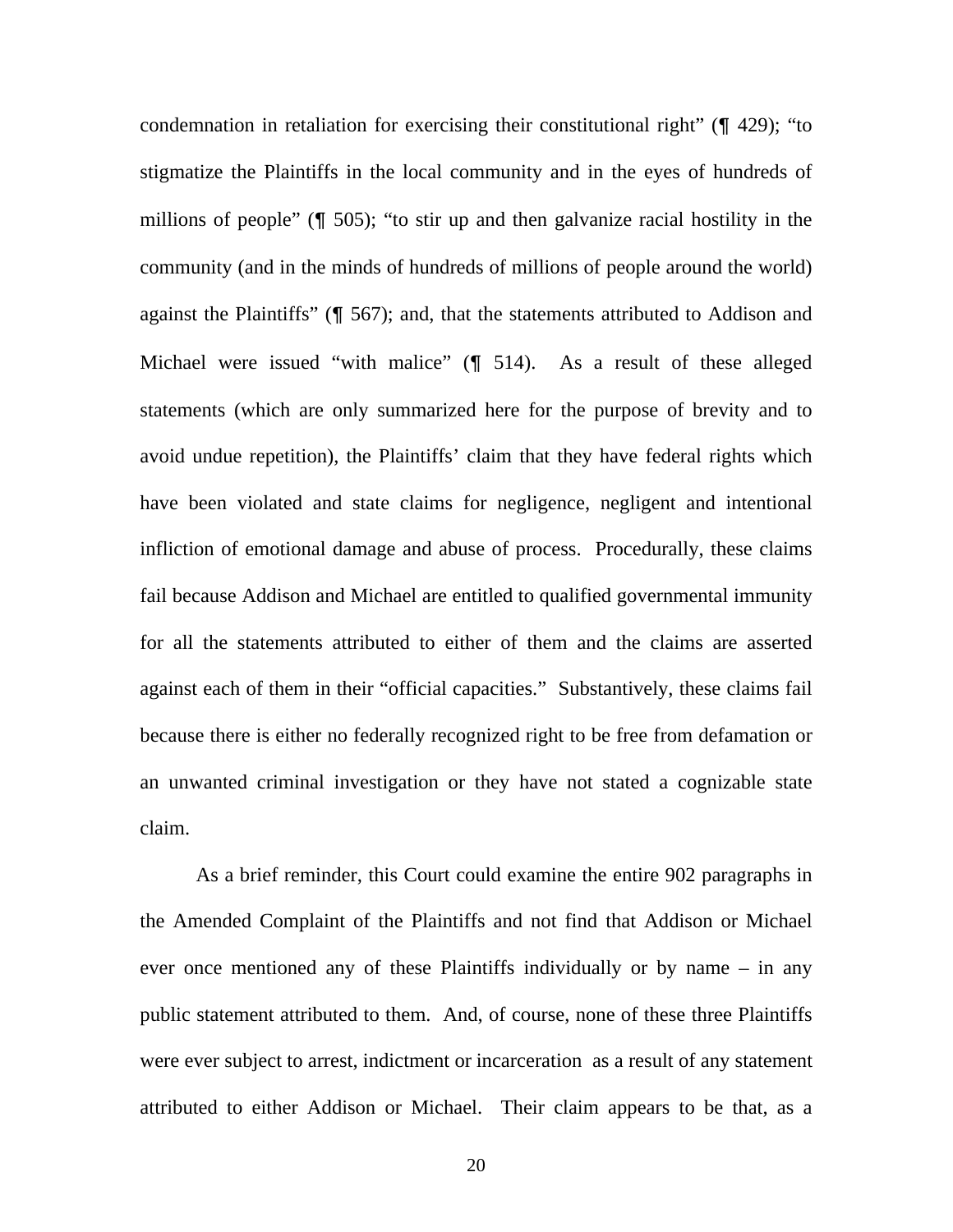member of the 2006 Duke Men's Lacrosse Team, each of them may have had their reputations damaged by association. Since, at least, 1976, the Supreme Court has recognized that alleged damage to one's reputation, standing alone, is not a constitutionally protected right for which civil redress can be sought or obtained. *Paul v. Davis,* 424 U.S. 693 (1976) and, see also, *Siegert v. Gilley,* 500 U.S. 226, 233 (1991). As the Court has consistently stated, these claims are essentially claims for defamation which is not a constitutionally protected right. *Id.* 

Apparently in recognition that reputational damage is not a federally protected right for which damages can be claimed, the Plaintiffs attempt to bolster this claim by asserting that they have suffered a loss of education, the loss of privacy, the loss of liberty, even *physical harm* and economic losses (¶¶ 953, 968, 977, 985, 1001, 1169, and 1212), with no specificity alleged as to any one of them as to how, when or where such losses might have occurred. Even if they could demonstrate, with some specificity, that they had a financial or economic loss as alleged, such harm "caused by a government imposed stigma" has been ruled to "not transform an interest in reputation into a liberty interest." *Mosrie v. Barry,*  715 F.2d 1151,1158 (D.C. Cir. 1983).

The Plaintiffs' claim for these damages appears to rest on the false assumption that they should have been free from a criminal investigation. There is no constitutional or federally protected right to be free from official governmental investigation and the Supreme Court has recognized the public policy behind such a decision: "To hold otherwise would give the federal judiciary an unauthorized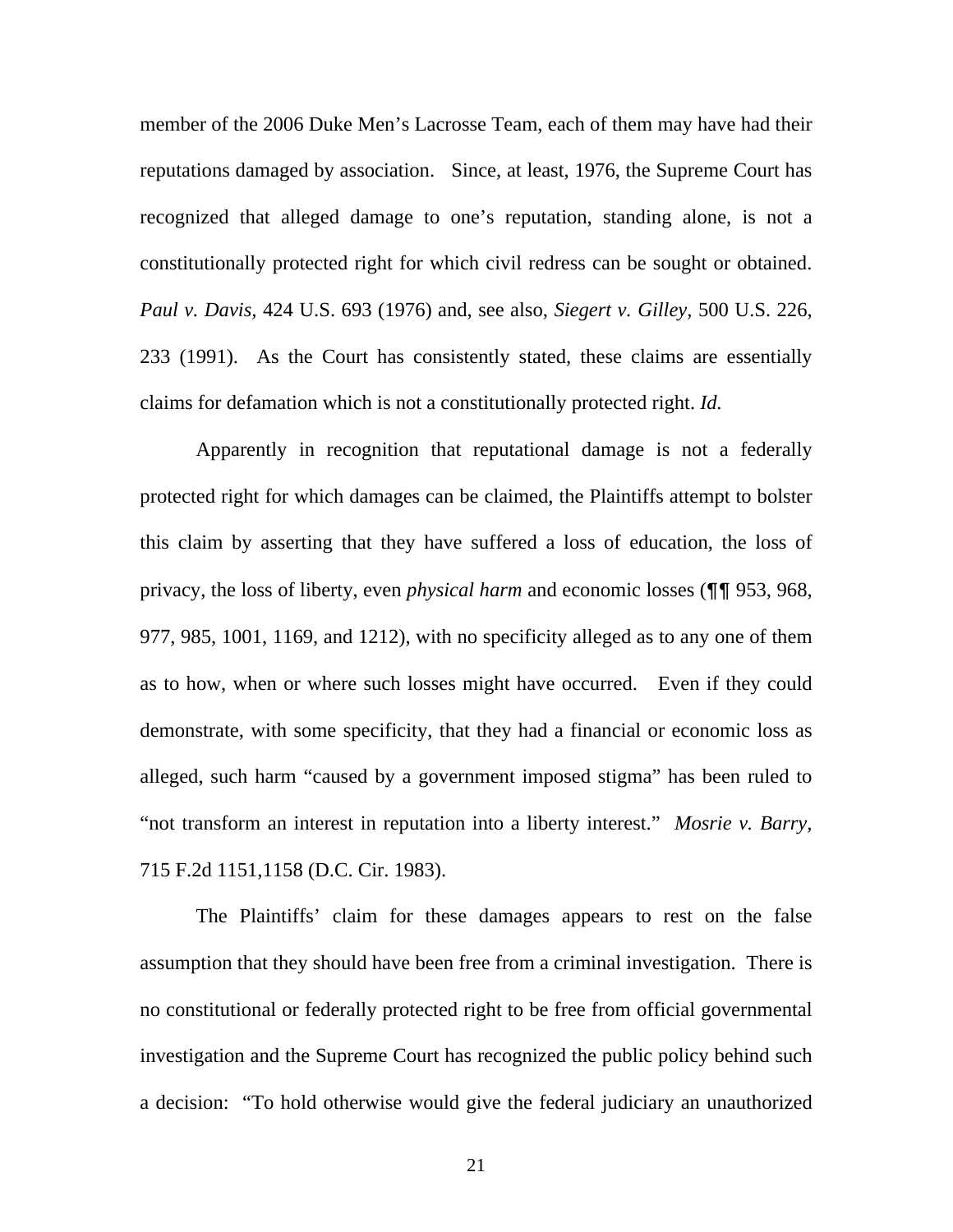'veto over law enforcement practices of which it [does] not approve." *United*  States *v. Russell,* 411 U.S. 423, 435, 93 S.Ct. 1637, 361 L.Ed.2d 366 (1973). Such decisions as *Hale v. Townley*, 45 F.3<sup>rd</sup> 914 (5<sup>th</sup> Cir. 1995) and *Biasella v. City of Naples,* 2005 U.S. Dist. LEXIS 20211 (M.D. Fla. 2005) have fully discussed such claims. This legal concept was clearly adopted by the Fourth Circuit in *Taylor v. Waters, 81 F.3<sup>rd</sup>* 429 (1996) rejecting a similar claim to this one where the plaintiff claimed that investigators failed to disclose exculpatory evidence to the prosecutor and he was harmed. The Court there held that such allegations do not "allege a deprivation of any right guaranteed under the Due Process Clause of the Fourteenth Amendment" where the Plaintiff had not been subjected *to trial.* In this instance, none of these Defendants were even subjected to arrest or indictment and after March 21 (one week after the alleged events had occurred), none of these Plaintiffs were even considered a part of he ongoing investigation.

Regardless of what may now be known (or thought to be known) about the events at 610 N. Buchanan Blvd. during the evening of March 13 or the early morning of March 14, 2006, the Durham Police Department was presented a claim that a rape and sexual assault had occurred. It was (and should be) incumbent upon the law enforcement officials of Durham to investigate such an allegation without having to prove or disprove the veracity of the citizen making the complaint prior to initiating the investigation. And, when such an investigation is confusing or difficult because of the circumstances surrounding it, public discussion of the events can, and often does, assist in the investigation of such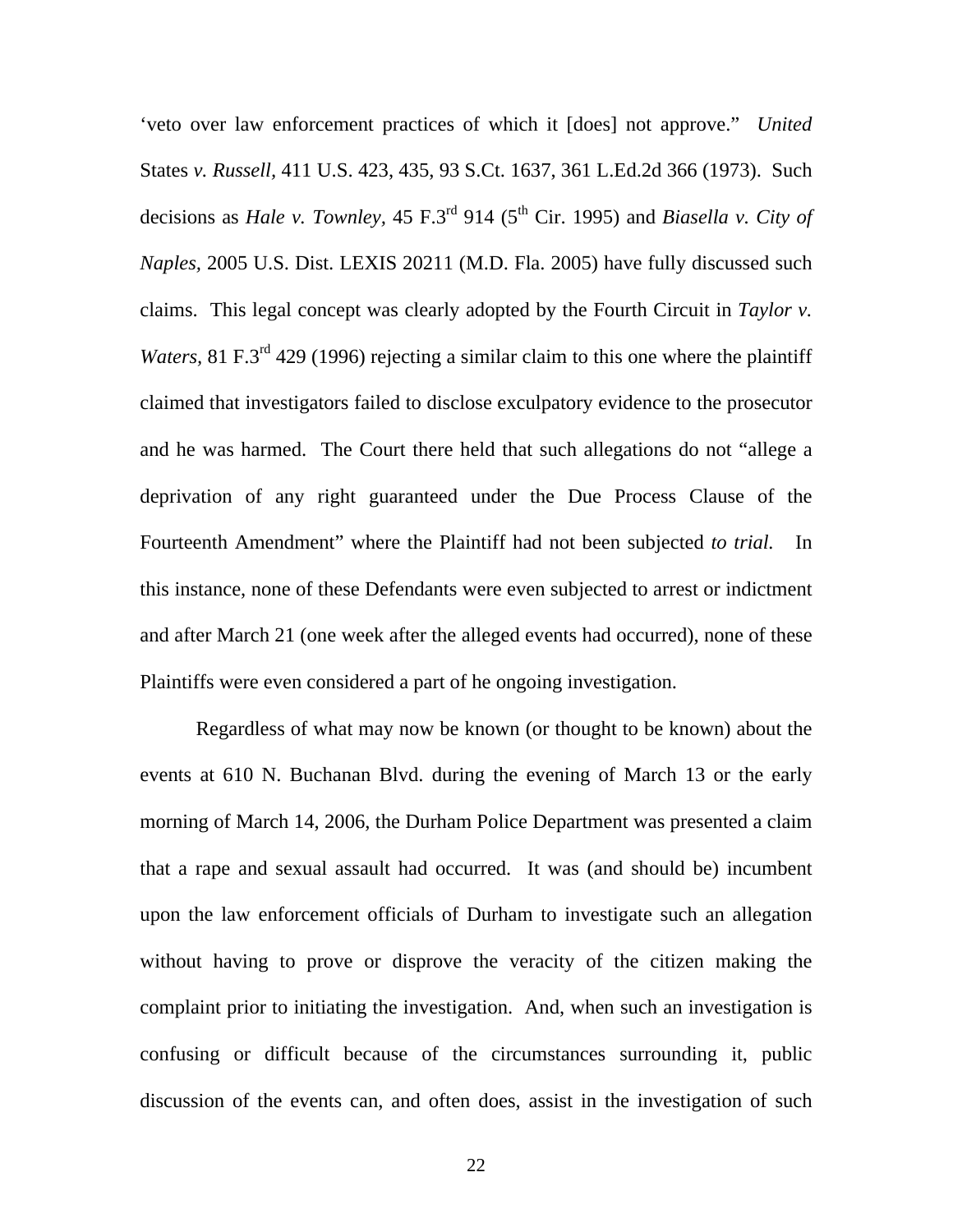allegations. The very existence of the national CrimeStoppers program rests upon the basis that, an informed public, will come forward and provide confidential information that may assist law enforcement officers in an investigation of an alleged crime. Understandably, our courts have been hesitant to impose civil liability on public officials who have made public statements during an investigation, even when it might result in an arrest of an innocent individual. See *Kipps v. Ewell,* 391 F. Supp. 1285 (W.D. Va. 1975). In this case, the statements attributed to Addison and Michael did not lead to the arrest of any of these Plaintiffs.

### *State Claims*

Finally, the Plaintiffs have raised several state based claims against Addison and Michael in this action including Negligence (Twenty-Fifth Cause of Action), Negligent Infliction of Emotional Distress (Twenty-Seventh and Twenty-Eight Causes of Action) and Intentional Infliction of Emotional Distress (Twentieth Cause of Action). As previously suggested in this Memorandum, each of these Defendants is entitled to qualified governmental immunity from these claims as their conduct was in the course and scope of their employment and in the exercise of their discretionary governmental duties. *Shaw v. Stroud,* 13 F.3rd 791, 803 (4th Cir. 1994) and *Green v. Town of Valdese,* 306 N.C. 79, 82, 291 S.E.2d 630, 632 (1982). There are insufficient pleadings in this Amended Complaint to take the conduct of Addison or Michael outside the protection of this public official immunity.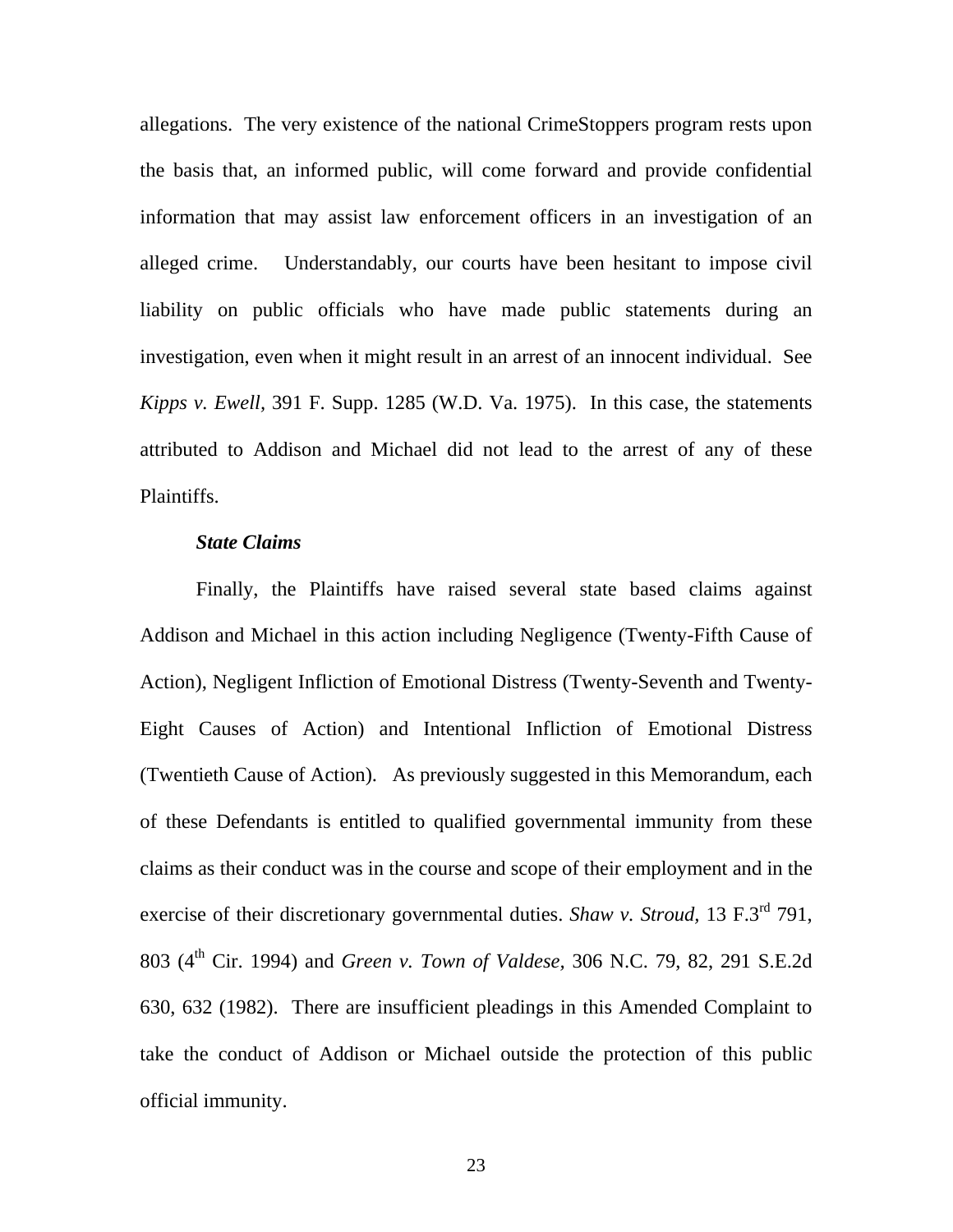In regard to the claims of negligence (Twenty-Fifth Cause of Action) and negligent infliction of emotional distress (Twenty-Seventh and Twenty-Eighth Causes of Action), the Plaintiffs have failed to adequately plead or establish a key element of such a claim against Addison or Michael. In order to have such a claim, the Plaintiffs must first establish that Addison or Michael failed to exercise due care in the performance of some *legal duty owed to the plaintiff* and that this breach was a proximate cause of damage to the plaintiff. *Wood v. Guilford County,* 355 N.C. 161, 558 S.E.2d 844 (2002). In carrying out their duties as "spokespersons" for the Durham Police Department, neither Addison nor Michael owed any duties to these Plaintiffs which were breached. While no specific case in North Carolina has been found on this point, there are many cases from other jurisdictions which have addressed this issue and the public policy for such a rule may have best been stated by the Idaho Court when it wrote to rule otherwise would "impair vigorous prosecution and have a chilling effect on law enforcement." *Wimer v. State of Idaho,* 841 P.2d 453 (Idaho 1993).

In their Twentieth Cause of Action, the Plaintiffs claim that Addison intentionally inflicted emotional distress upon each of them. This claim must fail as well – as a matter of law. The elements necessary to establish and support a claim for intentional infliction of emotional distress are: 1) extreme and outrageous conduct 2) which is intended to cause and does cause 3) severe and disabling emotional distress. *Dickens v. Puryear,* 302 N.C. 437, 276 S.E.2d 325 (1985). Historically, the burden to establish this tort in North Carolina has been

24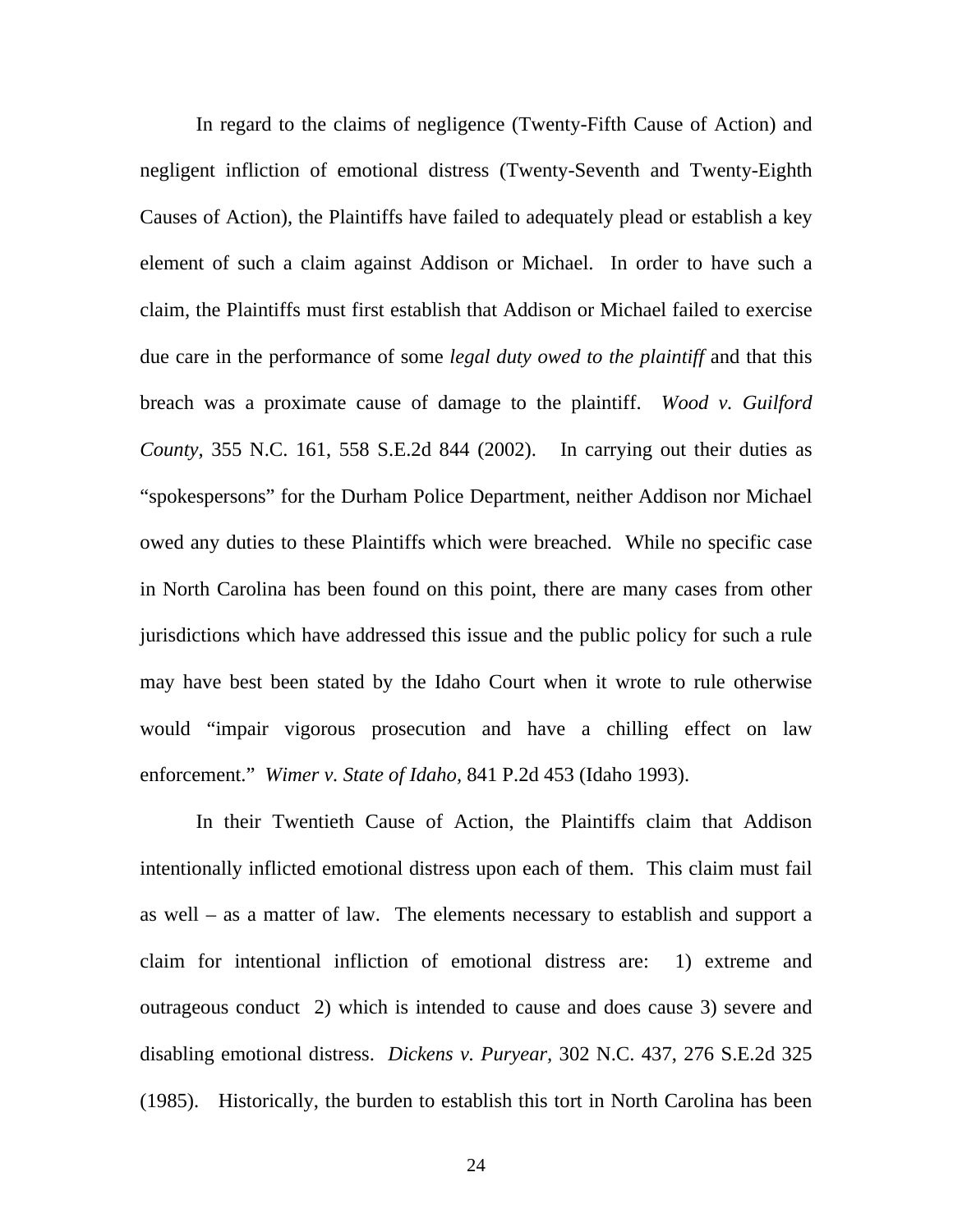set high. Generally, the conduct (public statements of Addison in this instance) must be "so outrageous in character and so extreme in degree, as to go beyond all possible bounds of decency, and to be regarded as atrocious and utterly 'intolerable in a civilized' community. *Brigg v. Rosenthal,* 73 N.C. App. 672, 677, 327 S.E.2d 308, 311, *cert. denied,* 314 N.C. 11, 332 S.E.2d 479 (1985).

When judged by this standard, as is required here, the statements made by or attributed to, David Addison in the performance of his discretionary duties as a government employee (spokesperson for the Durham Police Department), based upon information provided to him from the investigating officers, cannot meet these standards. None of these Plaintiffs were ever identified by name by him, there was no indication that he was intended to do them harm (as compared to carrying out his responsibilities as a police officer) and, while the Plaintiffs claim a long list of emotional and financial damages, they do not claim to be or to have been "disabled" as a result of any of Addison's statements.

### **V. CONCLUSION**

James Soukup, Kammie Michael, David Addison and Richard Clayton were all police officers with the City of Durham at all times complained of in this Amended Complaint and all of their actions of which the Plaintiffs now complain, occurred while they were performing their duties as police officers for the City of Durham. As such, each of them is entitled to qualified governmental immunity from this action and they should each be dismissed.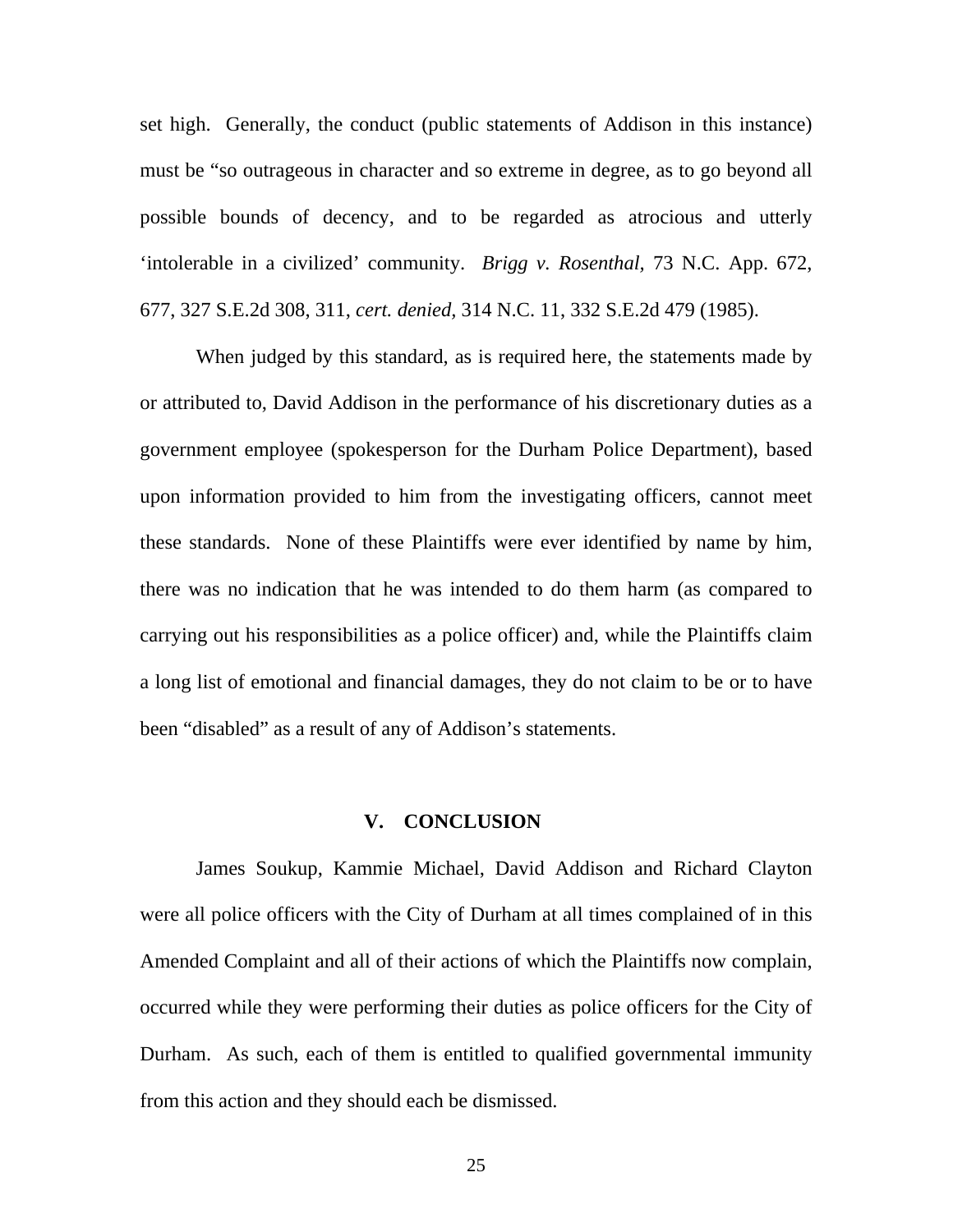In any and all claims that are asserted against Addison, Michael and Soukup (assuming that the Tenth Cause of Action against "All Defendants" would include Soukup since he is not individually named in a single Cause of Action), the claim is made against the officer individually and "in their official capacities." In each Cause of Action, the City of Durham is also a named Defendant and, as such, these individual claims are duplicative and they should be dismissed as to each of them.

 Richard Clayton's alleged involvement which brings him into this suit is participation in several photo identification procedures in which neither Crystal Mangum nor Kim Pittman were able to identify any of these Plaintiffs as even having been at the party under review. There is no actionable harm to the Plaintiffs by his alleged conduct and he should be dismissed from this action.

 Since there is no constitutionally protected right which guarantees that a citizen will be free from a criminal investigation nor alleged defamation, the claims against David Addison and Kammie Michael arising out of those allegations in this Amended Complaint should be dismissed.

 The Motions to Dismiss pursuant to Rule 12(b)(6) of the Federal Rules of Civil Procedure on behalf of James Soukup, Kammie Michael, David Addison and Richard D. Clayton should be granted.

26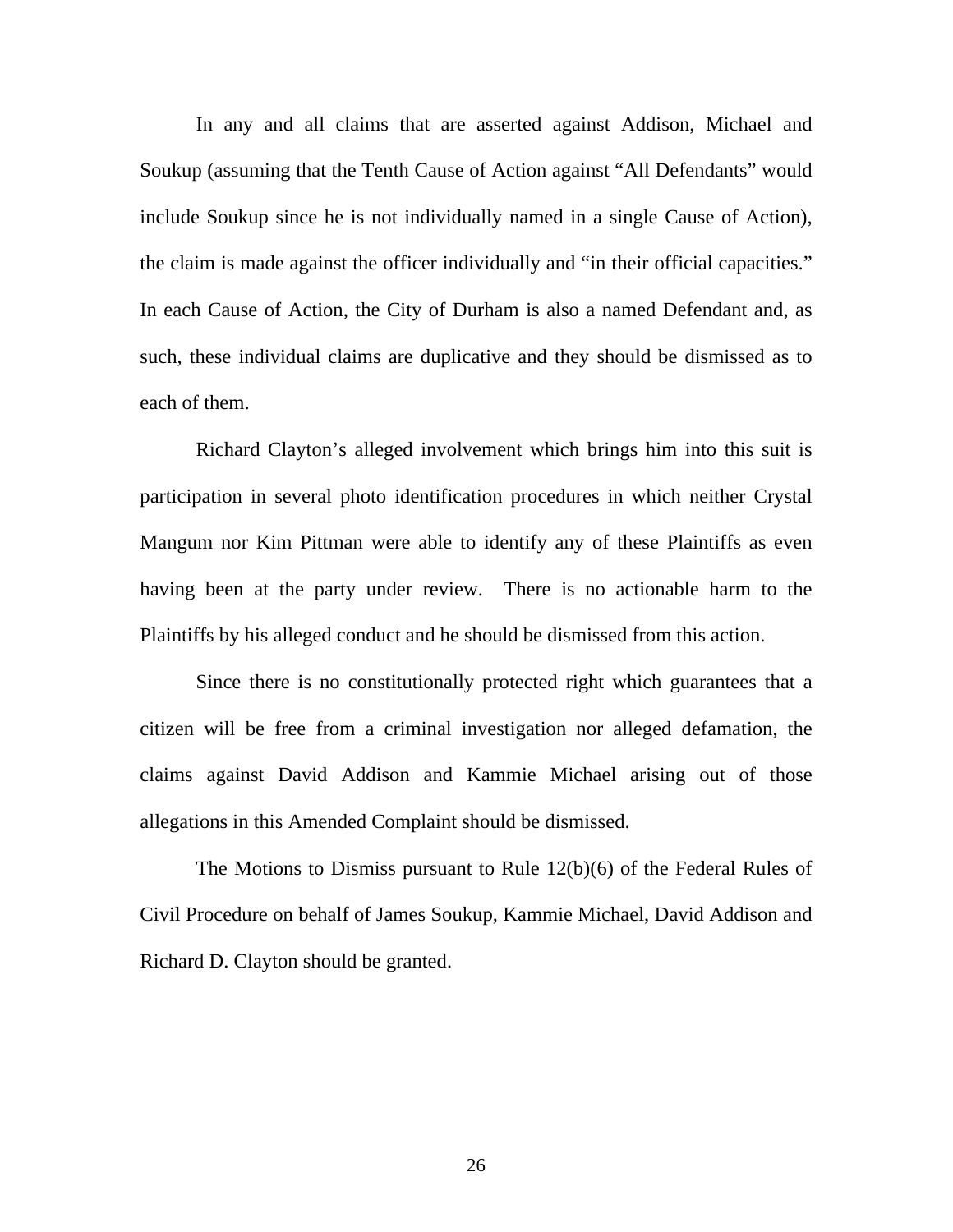Respectively submitted this the  $2<sup>nd</sup>$  day of July, 2008.

 /S/ James B. Maxwell Maxwell, Freeman & Bowman, P.A. P. O. Box 52396 Durham, NC 27717-2396 Telephone: 919-493-6464 Facsimile: 919-493-1218 State Bar No.: 2933 *Attorneys for James T. Soukup, Kammie Michael, David W. Addison and Richard D. Clayton*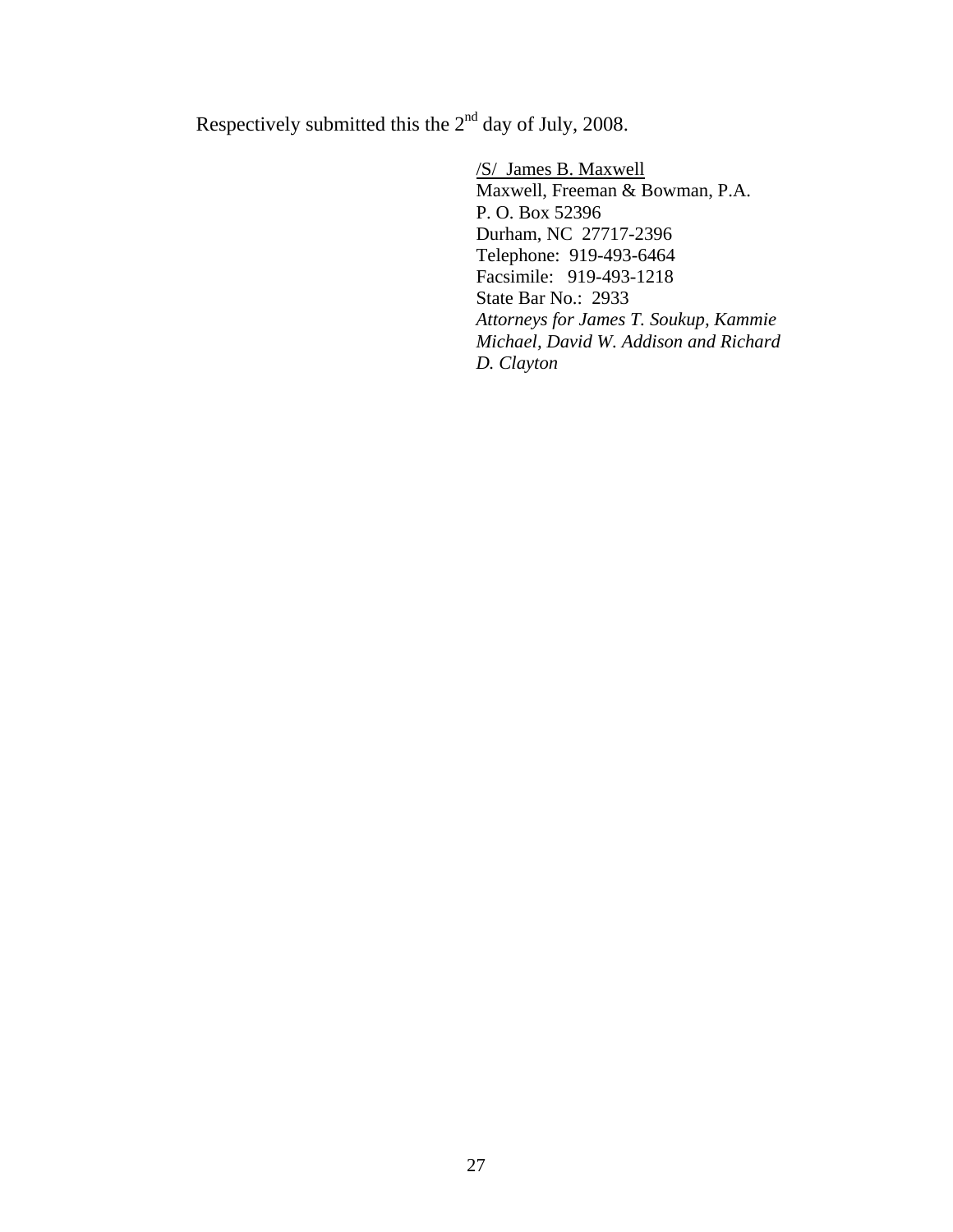### **Certificate of Service**

 I hereby certify that I have served a copy of the foregoing Motion to Dismiss upon the below listed individuals by electronically filing the document with the Court on this date using the CM/ECF system and by placing a copy in the U.S. Mail to Defendant Linwood Wilson.

> Reginald B. Gillespie, Jr. Faison & Gillespie 5517 Durham-Chapel Hill Blvd, Ste. 2000 P.O. Box 51729 Durham, NC 27717-1729

> > And

 Roger E. Warin Steptoe & Johnson LLP 1330 Connecticut Avenue, NW Washington, DC 20003 *Counsel for Defendant City of Durham, N.C. and Edward Sarvis*

Patricia P. Kerner D. Martin Warf Hannah G. Styron Troutman Sanders, LLP 434 Fayetteville Street, Suite 1900 Raleigh, NC 27601 *Counsel for Defendants Steven Chalmers, Patrick Baker, Beverly Council, Ronald Hodge, Jeff Lab, Stephen Mihaich, Michael Ripberger, Laird Evans, and Lee Russ* 

Jamie Gorelick Paul R. Q. Wolfson Jennifer M. O'Conner Wilmer Cutler Pickering Hale and Dorr, LLP 1875 Pennsylvania Avenue, NW Washington, DC 20006

And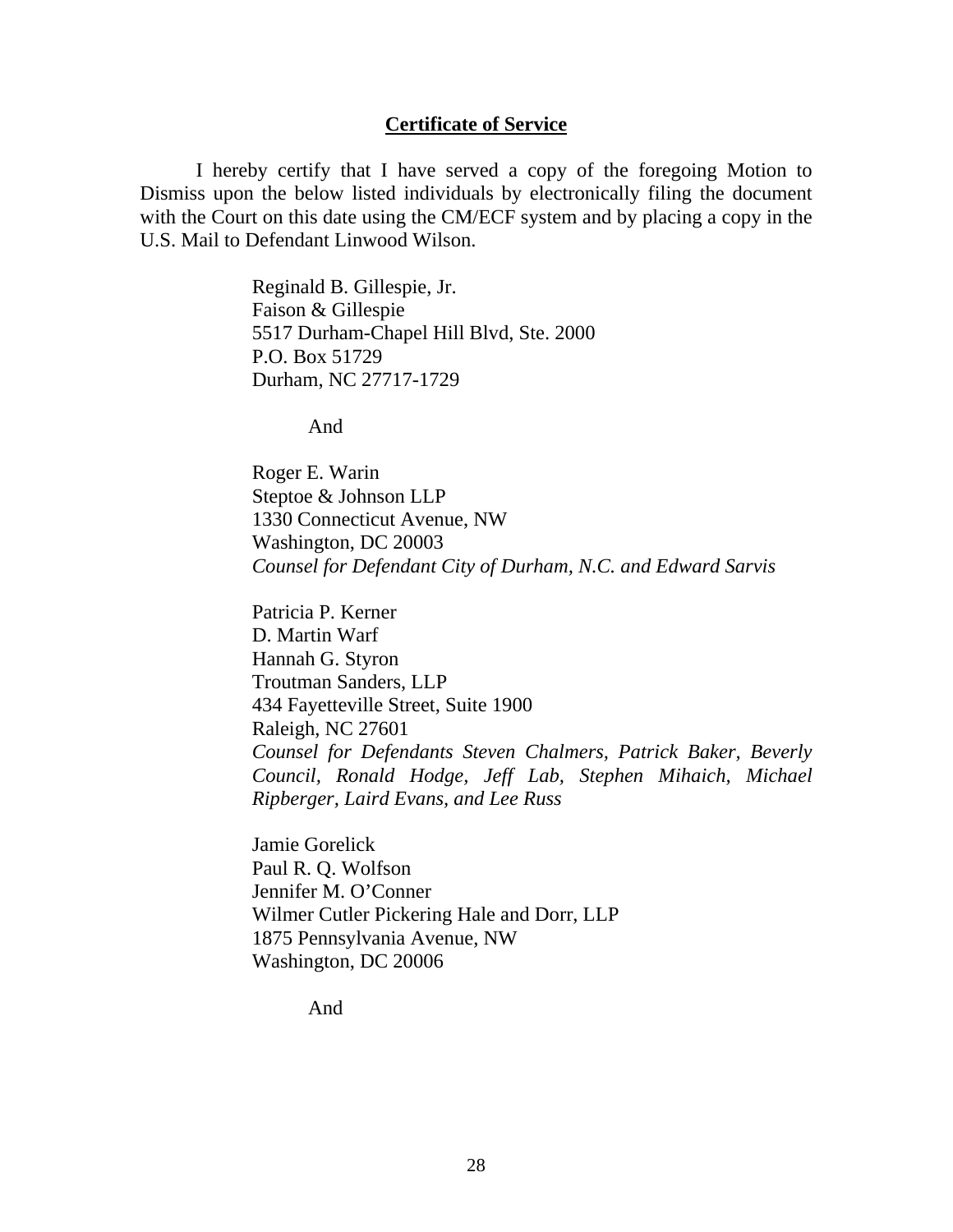William F. Lee Wilmer Cutler Pickering Hale and Dorr, LLP 60 State Street Boston, MA 02109

And

J. Donald Cowan, Jr. Dixie T. Wells Smith Moore LLP P.O. Box 21927 [26420] 300 N. Greene Street, Suite 1400 Greensboro, NC 27401 *Counsel for Defendants Duke University, Duke University Police Department, Aaron Graves, Robert Dean, Leila Humphries, Phyllis Cooper, William F. Garber, II, James Schwab, Joseph Fleming, Jeffrey O. Best, Gary N. Smith, Greg Stotsenberg, Robert K. Steel,* 

*Richard H. Brodhead, Ph.D., Peter Lange, Ph.D., Tallman Trask, III, Ph.D., Johan Burness, Larry Moeta, Ed.D., Victor J. Dzau, M.D., Allison Halton, Kemel Dawkins, Suzanne Wasiolek, Stephen Bryan, and Matthew Drummond.* 

Dan J. McLamb Shirley M. Pruitt T. Carlton Younger, III Yates, McLamb & Weyher, LLP One Bank of America Plaza, Ste 1200 421 Fayetteville Street Raleigh, NC 27601 *Counsel for Defendants Duke University Health Systems, Inc., Private Diagnostic Clinic, PLLC, Julie Manly, M.D., Theresa Arico, R.N., and Tara Levicy, R.N.*

Joel M. Craig Henry W. Sappenfield Kennon Craver Belo Craig & McKee, PLLC 4011 University Drive, Suite 300 P.O. Box 51579 Durham, NC 27717-1579 *Counsel for Defendant Benjamin Himan*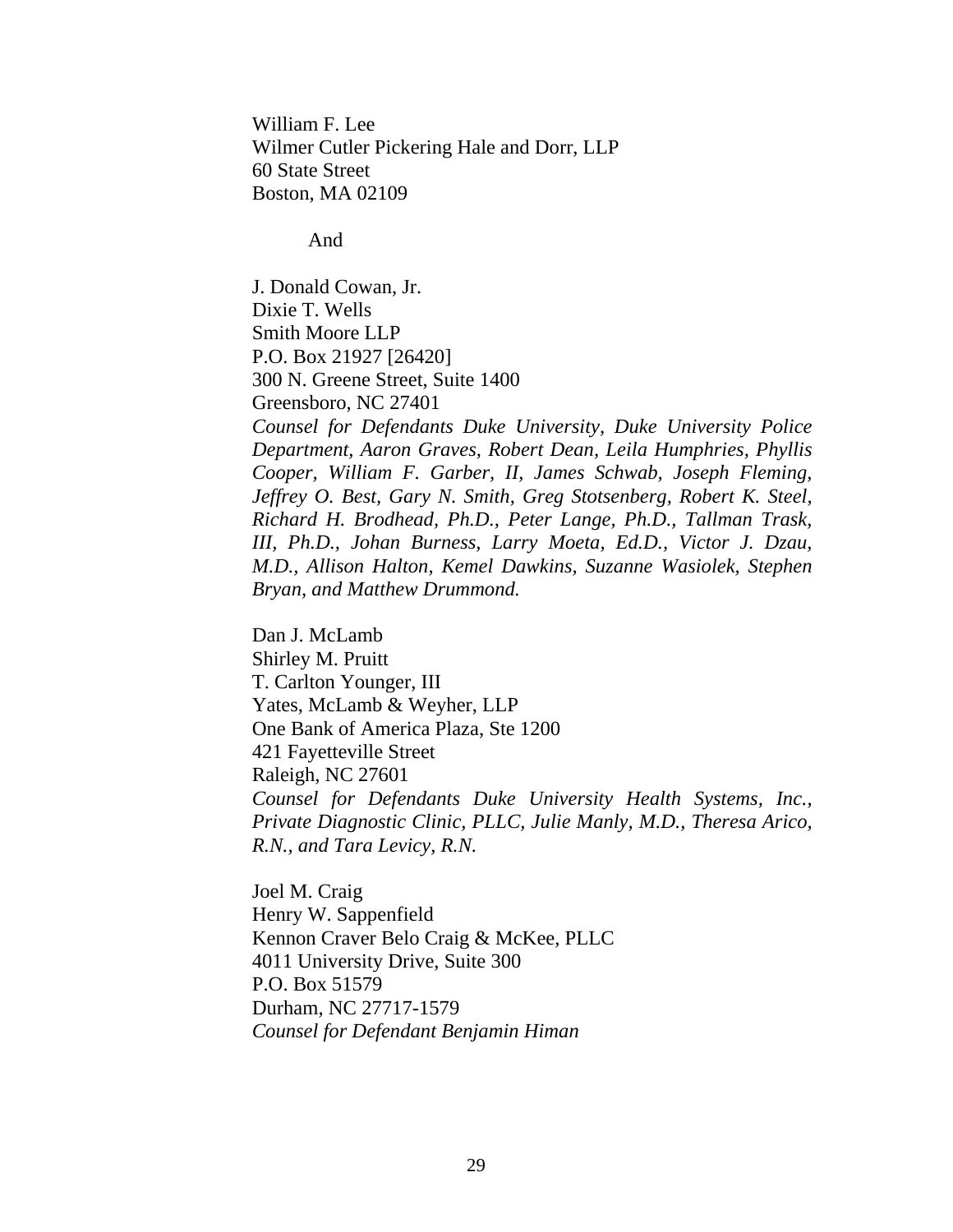Edwin M. Speas Eric P. Stevens Poyner & Spruill, LLP 3600 Glenwood Avenue Raleigh, NC 27612 *Counsel for Defendant Mark Gottlieb*

Robert J. King III Kearns Davis Brooks, Pierce, McLendon, Humphrey & Leonard, LLP 2000 Renaissance Plaza P.O. Box 26000 Greensboro, NC 27420 *Counsel for Defendant DNA Security, Inc. & Richard Clark*

Robert A. Star Nicholas J. Sanservino, Jr. Ogletree, Deakins, Nash, Smoak & Stewart, P.C. 2301 Sugar Bush Road, Suite 600 Raleigh, NC 27612 *Counsel for Defendant DNA Security, Inc.*

Paul R. Dickinson, Jr. Lewis & Roberts, PLLC 1305 Navaho Drive, Suite 400 Raleigh, NC 27609-7482 *Counsel for Defendant Brian Meehan*

James A. Roberts, III Lewis & Roberts, PLLC 1305 Navaho Drive, Suite 400 Raleigh, NC 27609-7482 *Counsel for Defendant Brian Meehan*

Robert C. Ekstrand 811 Ninth Street, Suite 260 Durham, NC 27705 *Counsel for Plaintiffs Ryan McFadyen, Matthew Wilson and Breck Archer*